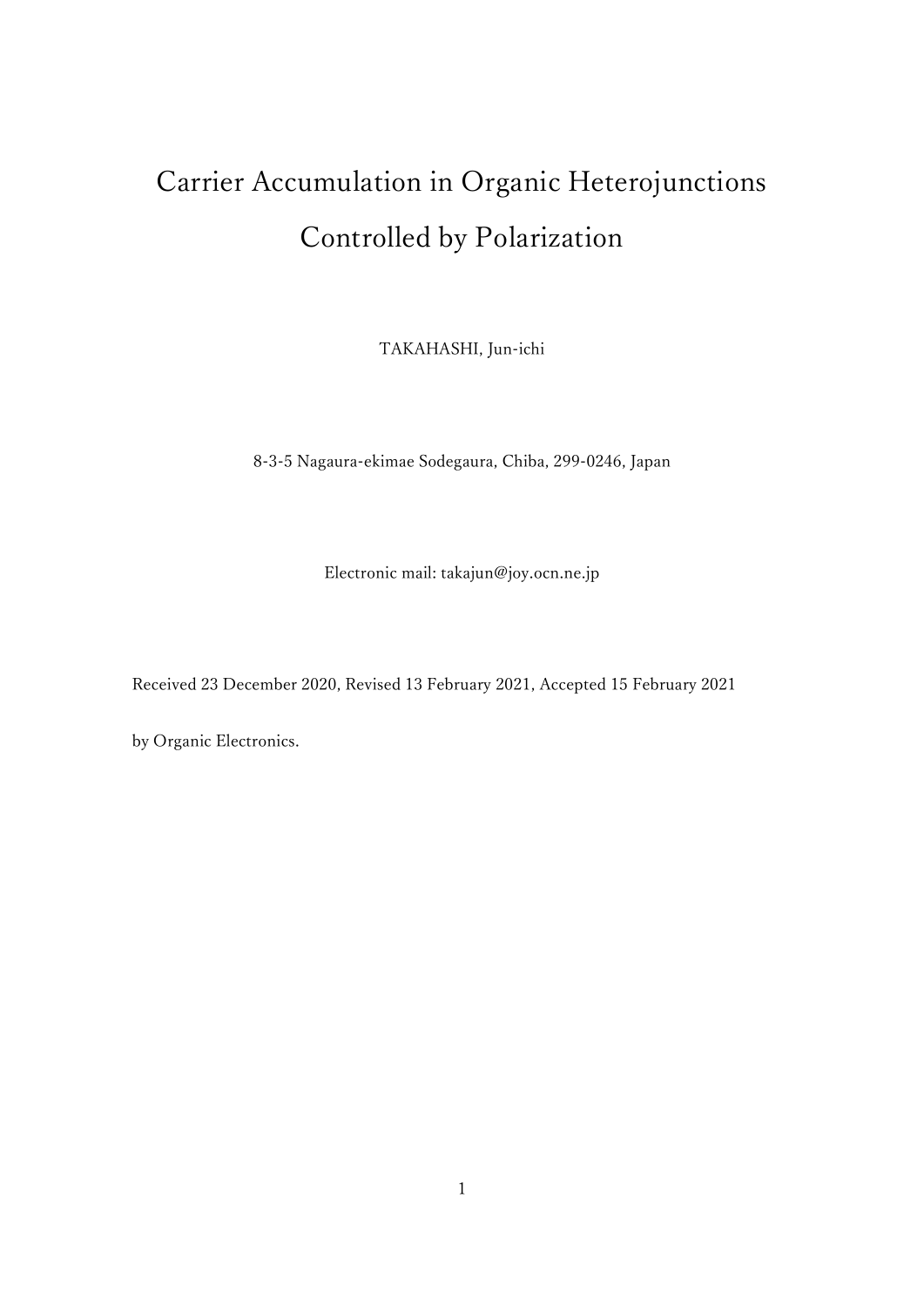### Abstract

The diode operation of OLEDs is characterized by the creation of a conductive space charge region in an insulating neutral dielectric region under the voltage application. It contrasts with the semiconductor diodes, where an insulating space charge region is created in a conductive charge neutral region. We proposed a heterojunction theory based on the quasi-conductor concept to give a unified view, which gave a modified Mott-Schottky equation for OLEDs (Org. Electron. 61, 10 (2018)). Based on this theory, we proposed a new mobility evaluation method using modulus spectroscopy and reported an in-situ simultaneous evaluation of mobilities and carrier densities of carrier transporting materials in a practical OLED configuration (Jpn.J.Appl.Phys. 59(7), 071005 (2020)). However, there were invalid handlings of the boundary conditions. We carefully reconsider the connection of the electric fields through the insulating and conductive regions based on the Dynamic Modulus Plot (DMP) analysis. It is proposed that the density of the accumulated carriers is governed by the fixed interface charges rather than the Activation of Localized Carrier Source (ALCS). Despite the errors in the previous derivation, the revised theory also gave luckily the same expression of mobility as a result, to ensure the validity of the quantitative estimation in the previous report.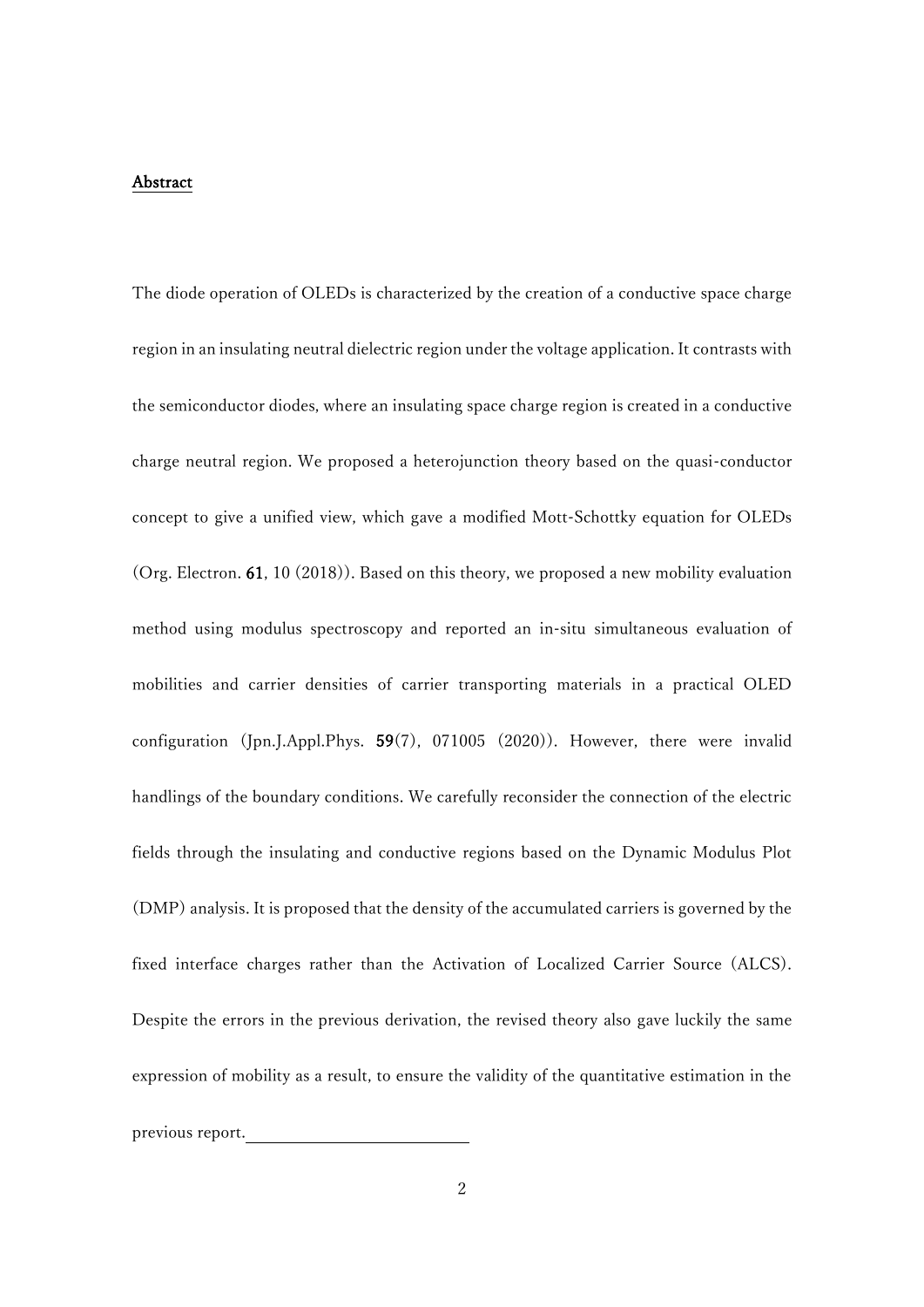## Introduction

It had been known that crystals of organic materials were able to become semiconductors since the 1940s [1]. After two innovations of the discovery of conductive polymers in 1976 [2] and the invention of ultrathin organic multi-layered devices in 1986 [3], organic electronics have achieved great success in scientific and industrial fields. As of 2020, Organic Light Emitting Diode (OLED) has achieved the greatest success as a display device in the field. Besides, Organic Field Effect Transistor (OFET) as a fundamental technology for printed electronics and Organic Solar Cell (OSC) as a low-cost flexible energy sources are being actively researched. While organic electronics are rapidly expanding in the market, our understanding of their operational dynamics is less developed. Even though our understanding of electronic states in molecular systems deepens more and more, the mysteries of device physics get deeper and deeper [4-6]. The delocalized band structure in inorganic semiconductor crystals has been reinterpreted in terms of the localized levels of the Highest Occupied Molecular Orbitals (HOMO) and the Lowest Uoccupied Molecular orbitals (LUMO) in molecules, and the device theory established by the band theory has been used to explain organic device properties. Surprisingly, despite the patchwork theory in different material groups with a different electronic nature, the performance of organic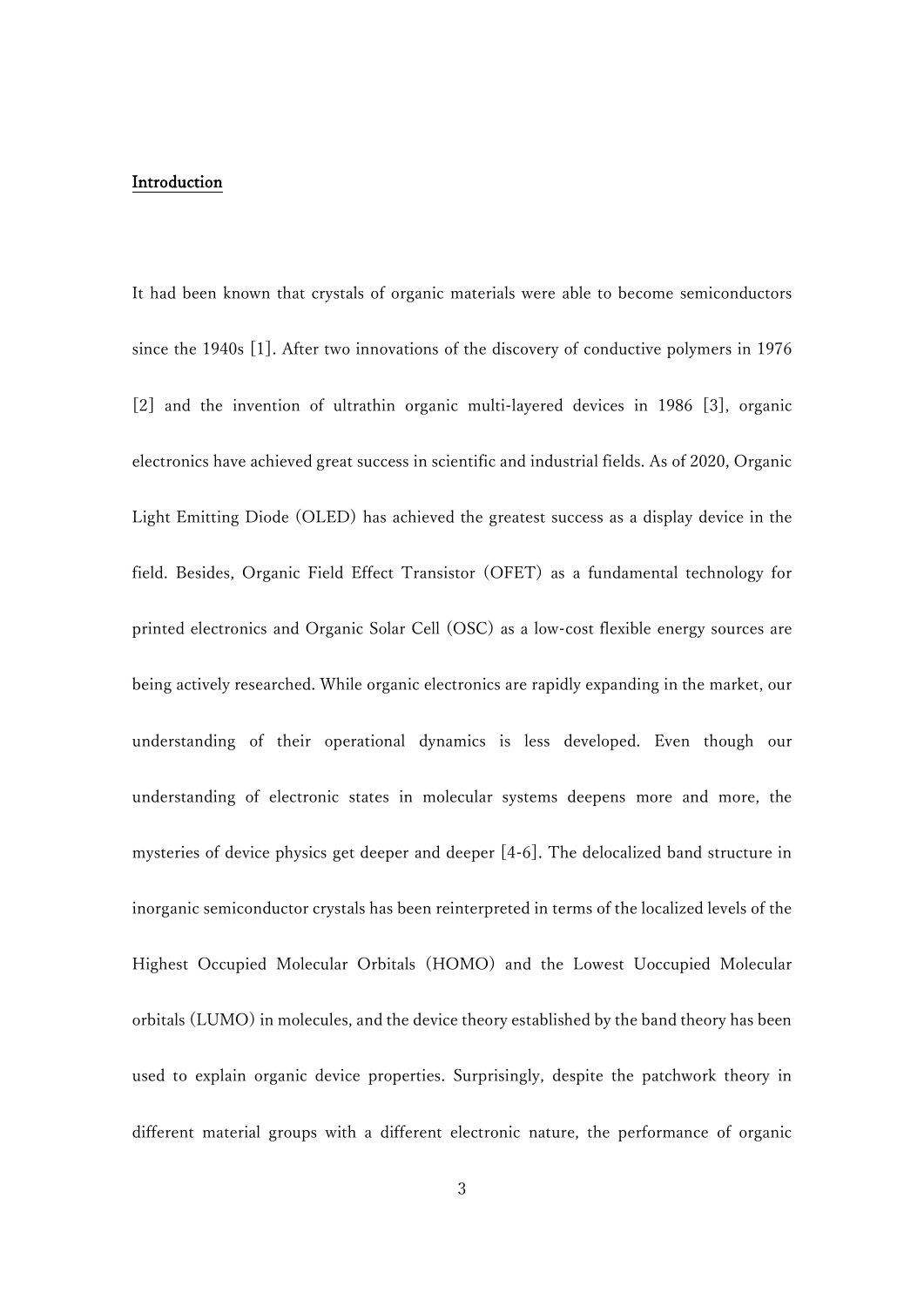devices can be explained quantitatively to some extent [7, 8]. What are the reasons for this success? Or are we just gorging ourselves on glory under phantom prosperity? The development of organic electronics has been guided by the semiconductor theory, but the fraying of the semiconductor theory would be a burden for the next stage of developments in organic electronics.

Among the various functional elements, a diode is the most basic active circuit element that exhibits a rectifying characteristic. When a diode is made from semiconductors by sandwiching them between metal electrodes, the device acts as a variable capacitor in the reverse bias region. The capacitor stores real charges as immobile ions in the depletion layer. On the other hand, organic multi-layered devices also act as variable capacitors in the reverse bias region, which has been investigated in detail by the displacement current measurement and Impedance spectroscopy [9-17]. In a sufficiently large negative bias region, the organic layers have few intrinsic carriers and are insulators. Polarizations are induced in the organic layers and real charges are induced on both electrode surfaces. This behavior is the same as that of an ordinary capacitor made of an insulating dielectric layer sandwiched by metal electrodes. When the bias voltage is increased and carriers are injected from the electrodes, the organic layers become conductors progressively, and the capacitance changes. The device operates as a variable capacitor. However, unlike Schottky junctions, no depletion layer is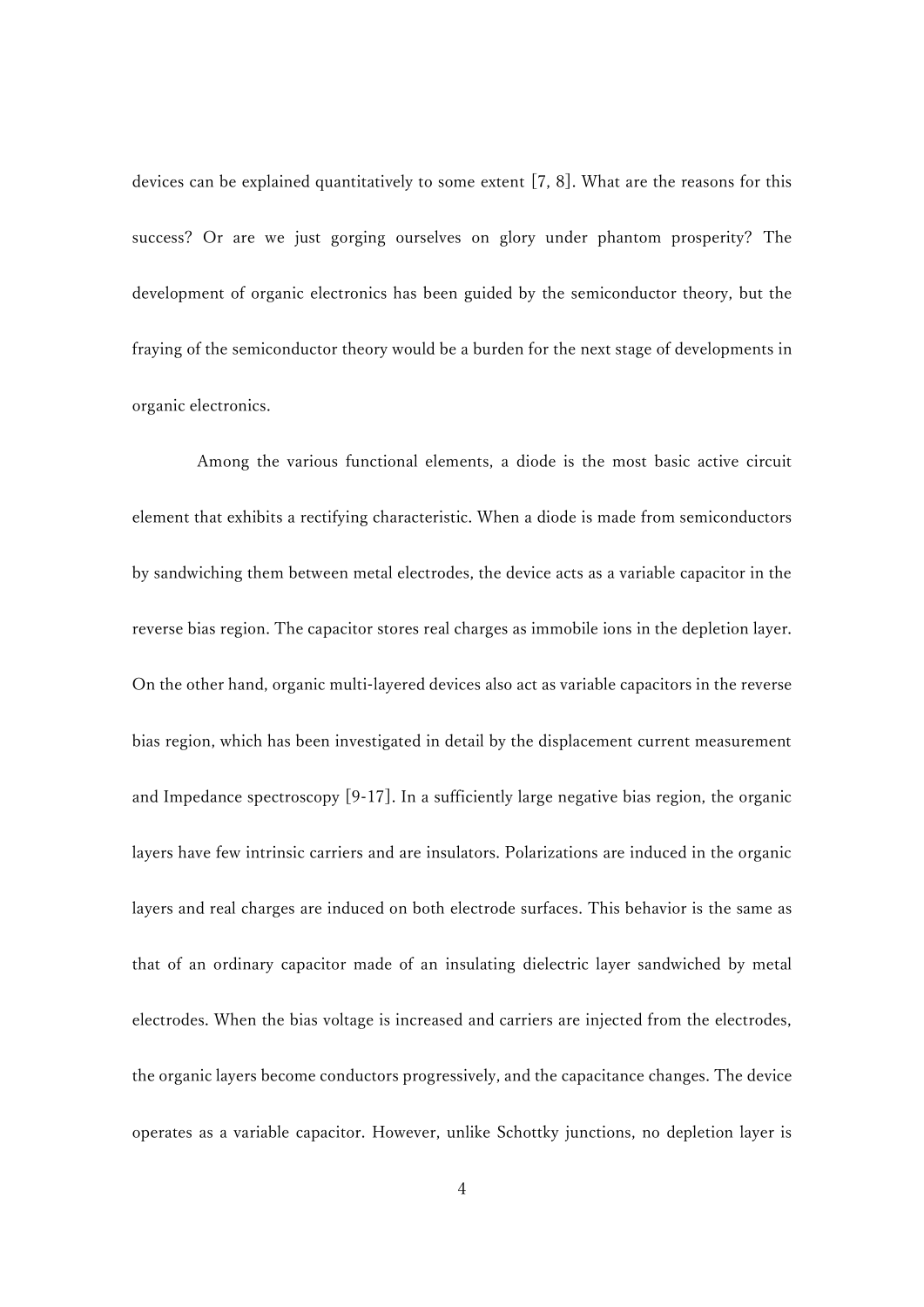formed by immobile ions in OLEDs, and the capacitance changes come from the thickening of the conductive region and the thinning of the insulating dielectric region. These differences were summarized as a quasiconductor concept [16].

We analyzed the carrier accumulation by using the Poisson equation and the continuity equation in a dielectric material and obtained the modified Mott-Schottky equation that gave a quantitative relationship between the static carrier density of the accumulation layer, the applied voltage, and the thickness of the accumulation layer [16]. Since the conductivity of the accumulation layer can be determined directly from impedance spectroscopy, the mobility can also be determined from the equation. In the reference [17], we reported an evaluation of the mobility and the carrier density from practical OLEDs. From the Dynamic Modulus Plot (DMP) analysis, it was shown that the density of the accumulated carriers was reciprocally proportional to the accumulation layer thickness and therefore the carrier density per area was independent of the accumulation layer thickness. At the same time, it was independent of the neighboring insulating layer thickness also. From these results, we assumed that the accumulated carriers were supplied from a definite external finite carrier source, which was named as Activation of Localized Carrier Source (ALCS) model, with pending the discussion about the physical picture [15].

When solving the Poisson equation and the continuity equation, we assumed the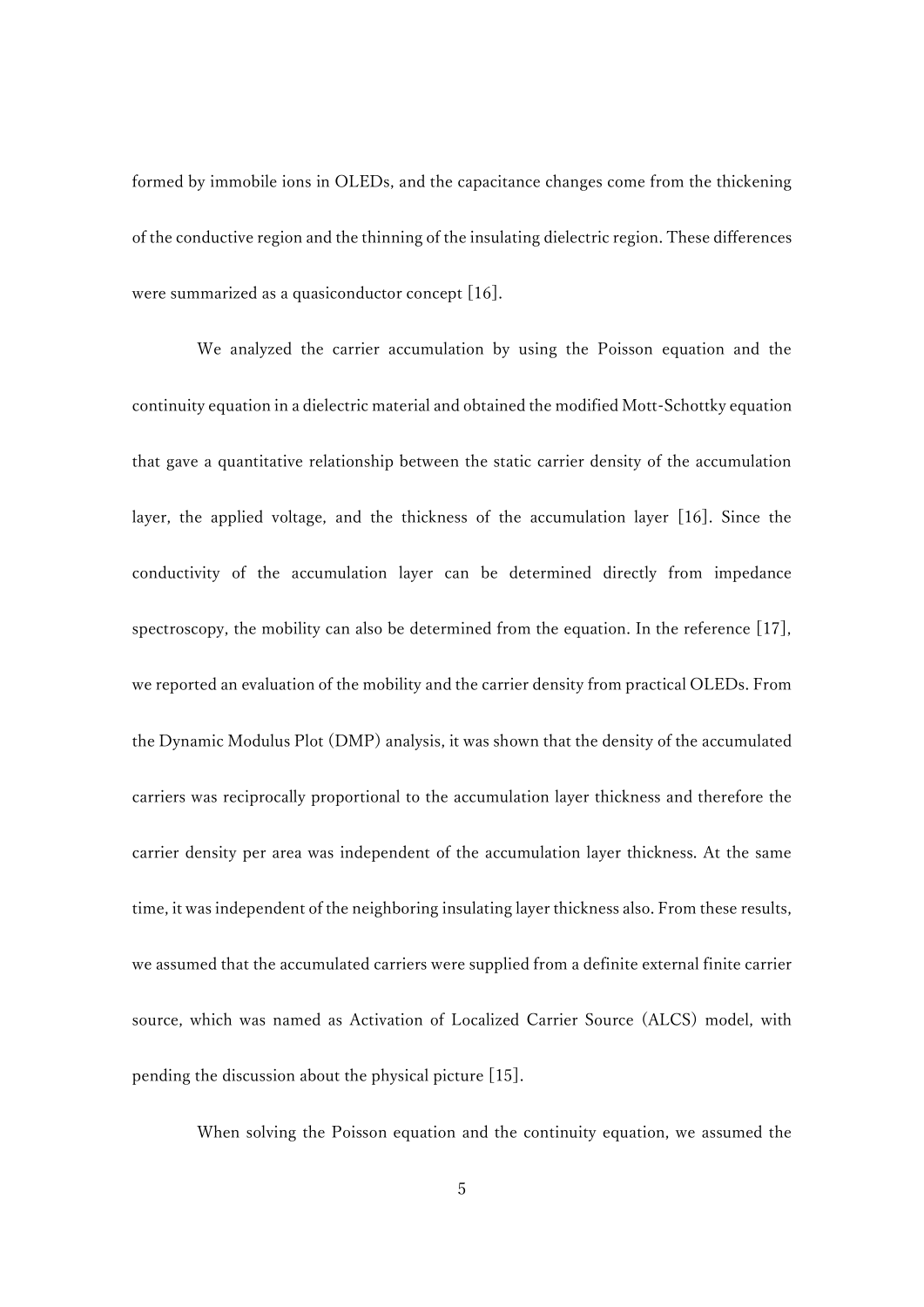abrupt distribution approximation of the space charge density distribution similar to the Schottky contact of the semiconductors. Under the assumption of the ALCS model, the constant accumulated carrier density at the full-accumulated state can be explained by assuming that all ALCS states are ionized. However, the ALCS dynamics has no way to keep the accumulated carrier density during accumulation to be the same as that at the fullaccumulated state. The quasiconductors have no intrinsic carrier density value unlike semiconductors, the carrier density during the accumulation cannot be determined a priori. The derivation in ref. (16) is no more justified. We revisited the DMP and the theory in detail and found invalid handling of the boundary conditions. In this article, we correct the errors in the theory and propose a revised assumption of the origin of the accumulation rather than ALCS. Even though another Mott-Schottky equivalent equation was obtained, the equation interrelating the accumulated carrier density and the applied voltage could be rewritten approximately as the same form as that in the previous work. The analysis in ref. (16) was found luckily to remain valid.

## Theory and discussion

We start the discussion by summarizing the concept of the quasiconductor, the difference between the semiconductor devices and the organic multi-layered electronic devices. The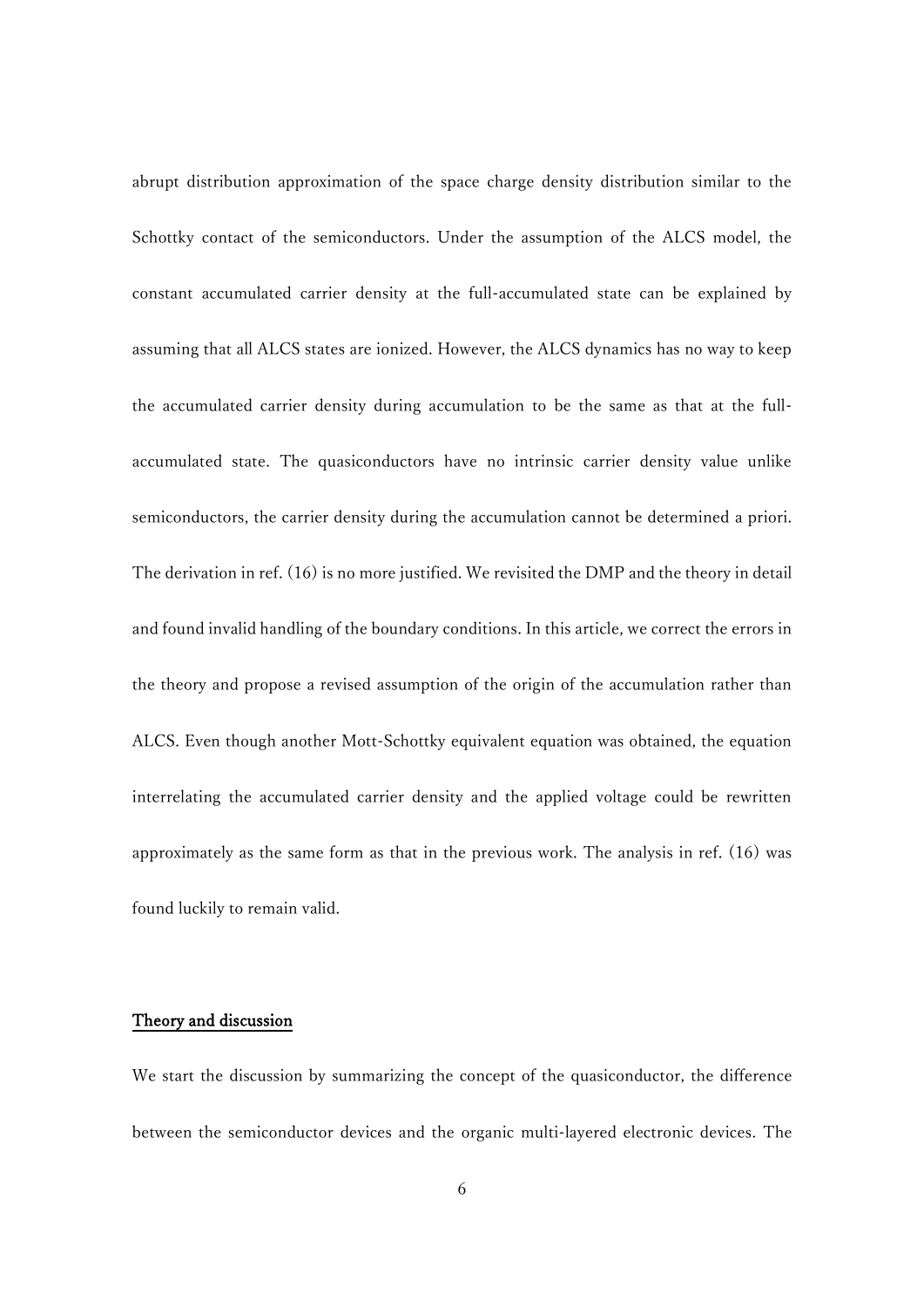electronic structure of semiconductors has a band structure. The atomic orbitals not only overlap between neighboring atoms, but also have continuation among distant atoms due to the periodicity of the crystal structure, and the charges are delocalized as the Bloch state. In the case of impurity semiconductors, the dopants are ionized. At the same time, the free charges delocalize in the crystal and become carriers, giving the semiconductor a finite conductivity. The number of immobile ions and mobile carriers is balanced, making the semiconductors a charge neutral state. When electrodes are provided, a Schottky junction is formed to exclude the mobile charges in the semiconductor, leaving a region of immobile ions. The space charge potential created by the immobile ions prevents the movement of the carriers through the space charge region and switches-off the conduction [18]. On the other hand, the organic materials used in OLEDs have an amorphous structure usually. In this case, there is an overlap of molecular orbitals between neighboring molecules, but their phases cancel each other out and they are localized to individual molecules (Anderson localization) [19]. In the isolated state, there can be very few carriers in the bulk, and they are charge neutral insulators. When electrodes are provided and a voltage is applied, charges are supplied to the organic layer from the electrode, which switches-on the conduction through the organic layer. The carriers are given by the electrodes as excess charges and become space charges in the organic layer, rather than an ionization of the neutral molecules and freeing the carriers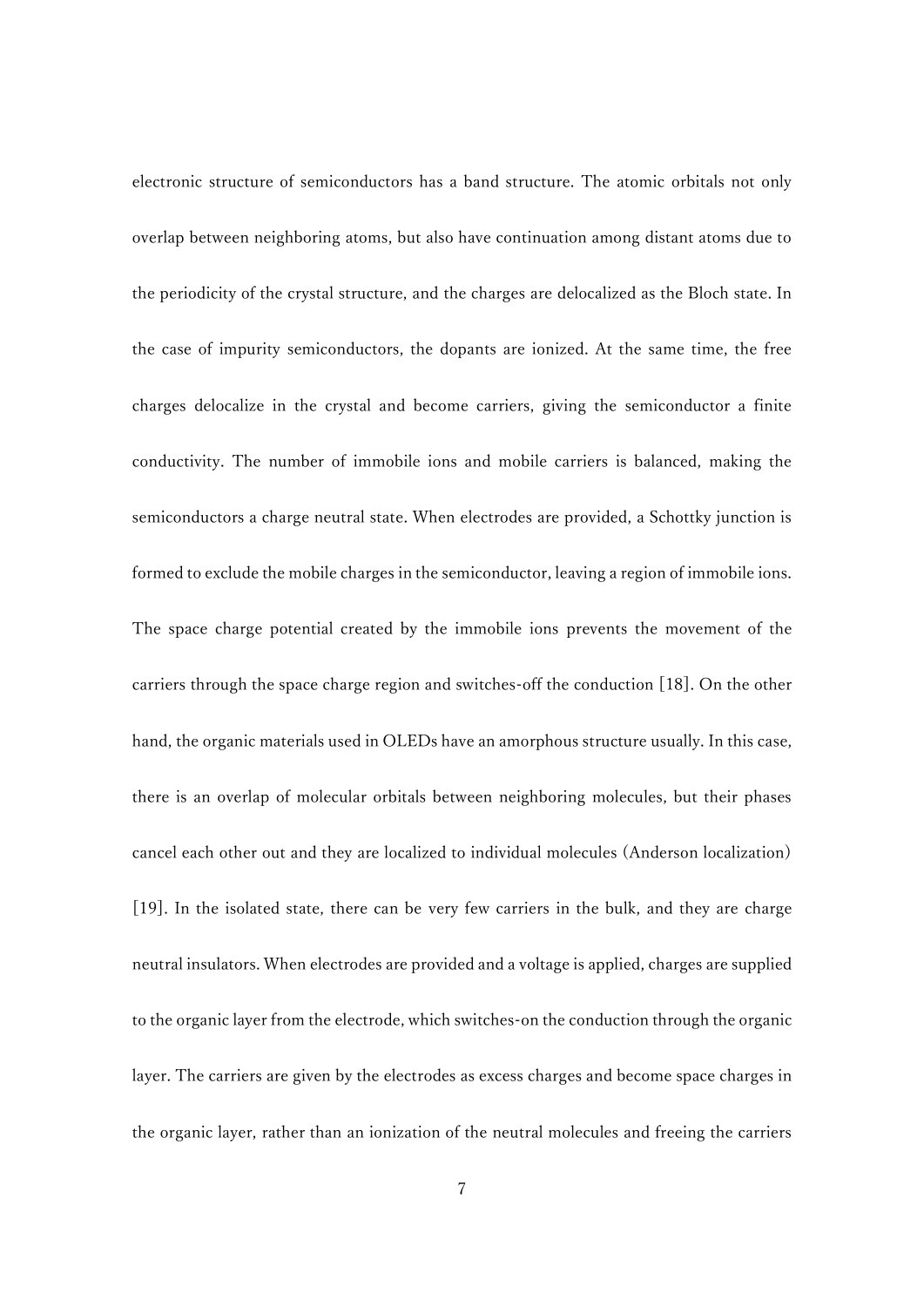in the organic layer. The charges are spatially delocalized by repeated hopping between adjacent localized states. Note that the roles of space charges in conductors and insulators are reversed in semiconductors and organics. In semiconductors, the charge neutral state is a conductor, and the space charge state is a depletion layer and an insulator, whereas in organics, the charge neutral state is an insulator, and the space charge state is a conductor. Rectification properties can be obtained by forming heterojunctions with electrodes in both cases. However, in the case of semiconductors, rectification properties are obtained by forming an insulating depletion layer by the voltage application to the charge neutral conductor. On the other hand, in the case of organic heterojunctions, rectification properties are obtained by forming a conductive space charge layer in charge neutral insulators by the voltage application. They have a complementary relationship. We proposed a classification of quasiconductors for the organic materials in the sense that they are not conductors inherently but can be given a conductive state by appropriate manipulation, whereas semiconductors are inherent conductors that can be given an insulating state by appropriate manipulation. Quasiconductors can be defined as dielectrics with an external carrier source and finite mobility from another point of view [16]. Table 1 summarizes the differences between semiconductors and quasiconductors.

The space charge distribution in quasiconductors is described by the Poisson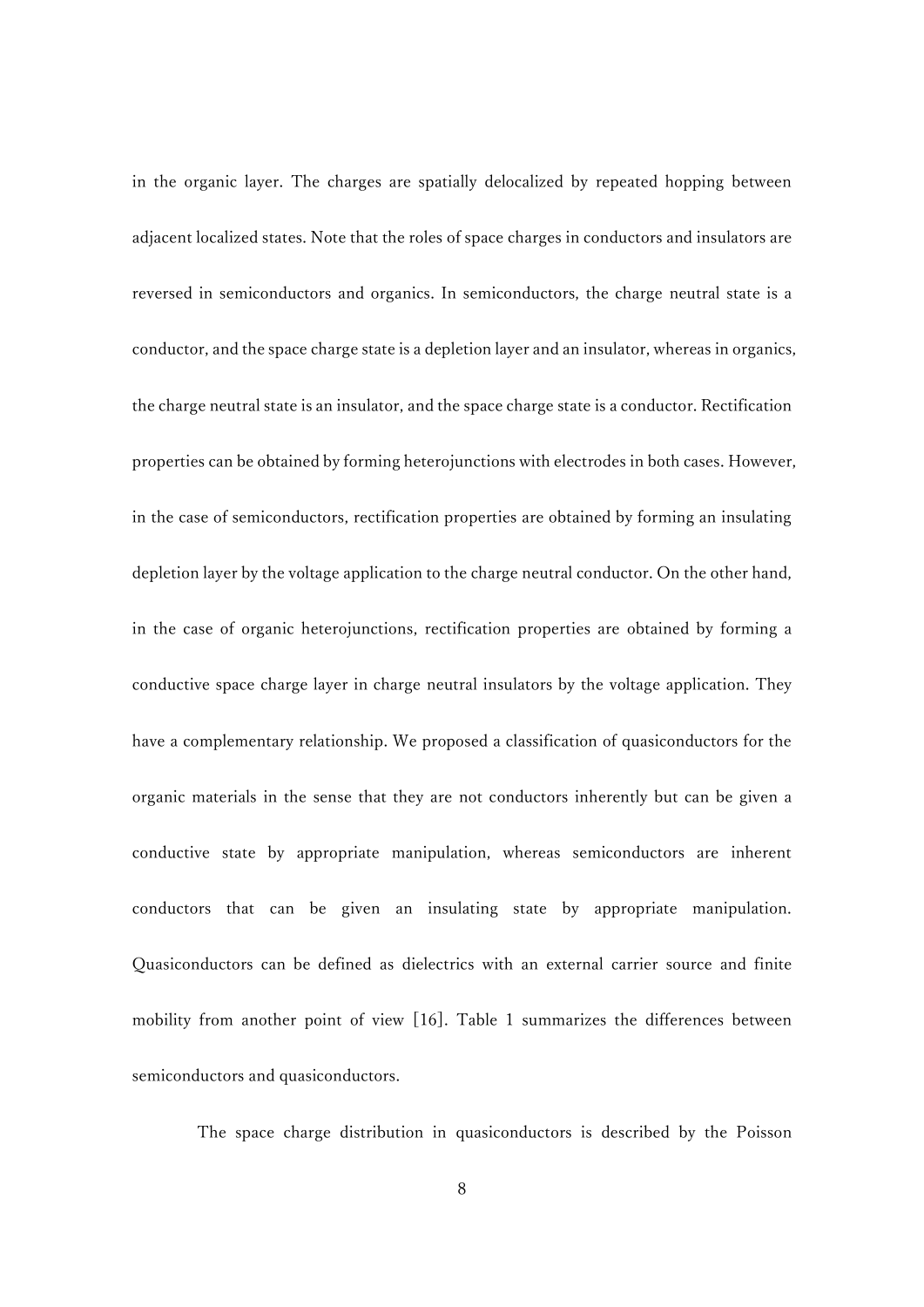equation and the continuity equation so that the drift current and the diffusion current are balanced. [16].

$$
\Delta \phi = -\frac{qN}{\varepsilon}.\tag{1}
$$

$$
0 = \sigma E - qD\nabla N. \tag{2}
$$

With q the elementary charge,  $\varepsilon$  the permittivity,  $\sigma=qN\mu$  the conductivity,  $\mu$  the mobility, N the carrier density, and  $D$  the diffusion coefficient. For one dimensional coordinate, the following equation is obtained after integration of eq. (2).

$$
A = \frac{\mu}{2D} \left(\frac{d\phi}{dx}\right)^2 + \frac{d^2\phi}{dx^2}.\tag{3}
$$

This equation has general solutions as

$$
\phi(x) = -\frac{2D}{\mu} \ln \left( \cosh \left( \sqrt{\frac{\mu A}{2D}} (x - x_0) \right) \right) + \phi_0(x). \tag{4}
$$

$$
\frac{d\phi}{dx} = -\sqrt{\frac{2DA}{\mu}} \tanh\left(\sqrt{\frac{\mu A}{2D}}(x - x_0)\right) + \frac{d\phi_0(x)}{dx}.\tag{5}
$$

$$
\frac{d^2\phi}{dx^2} = -\frac{qN}{\varepsilon} = Acosh^{-2}\left(\sqrt{\frac{\mu A}{2D}}(x - x_0)\right).
$$
 (6)

Here,  $\phi_0(x)$  are the solutions satisfying  $\nabla \phi_0(x) = 0$ . A is redefined as  $A = qN_0/\varepsilon$ . D and  $\mu$ are interrelated by the Einstein relation,  $1 = qD/\mu kT$ . In general, this value can be larger than 1 [20,21]. The Debye length  $\lambda_D$  in a dielectric material with permittivity  $\varepsilon$  is defined by the following equation.

$$
\zeta = \frac{qD}{\mu kT}.\tag{7}
$$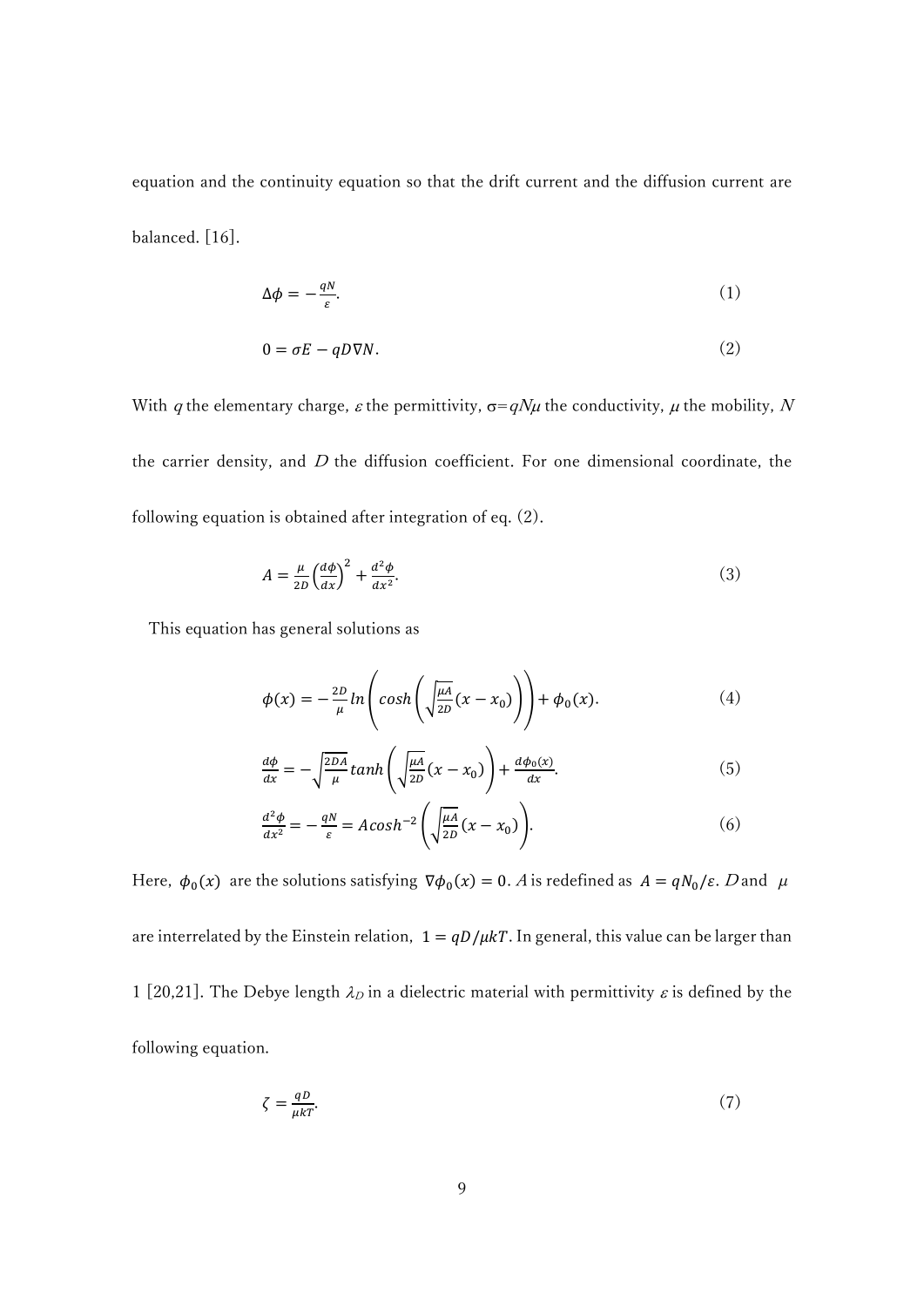$$
\lambda_{D0} = \sqrt{\frac{2\epsilon kT}{q^2 N_0}}.\tag{8}
$$

$$
\lambda_D = \sqrt{\frac{2\varepsilon}{q^2 N_0}} \frac{D}{\mu} = \sqrt{\zeta} \lambda_{D0}.
$$
\n(9)

 $\zeta$  is the measure of the deviation from the Einstein relation. In inhomogeneous dielectrics, charges are localized near the interface under the application of a potential. The extent of the localized region is expressed in terms of Debye length and becomes narrower as the charge density increases.

Next, we discuss the multi-layered devices. As noted already, the carrier behavior in organic multi-layered devices has been studied in detail by displacement current method and impedance spectroscopy [9-17]. When a bias voltage is applied to the devices, stepwise carrier injection is observed in the multi-layered device. Part of the layers is observed to shift from the insulator to the conductor at the negative bias side of the threshold voltage before the start of DC current flow. The conductive region becomes progressively thicker and saturates as the voltage increases. The accumulation voltage is the offset of the start voltage of the accumulation from the built-in potential. The voltage is known also as the giant surface potential (GSP) [11-13]. GSP represents the polarization mismatch appearing at the heterointerface. The voltage is proportional to the layer thickness, which shows that the GSP comes from a spontaneous polarization. OLEDs have a parallel-plate capacitor structure in which the stacked dielectrics are sandwiched between conductive electrodes. The organics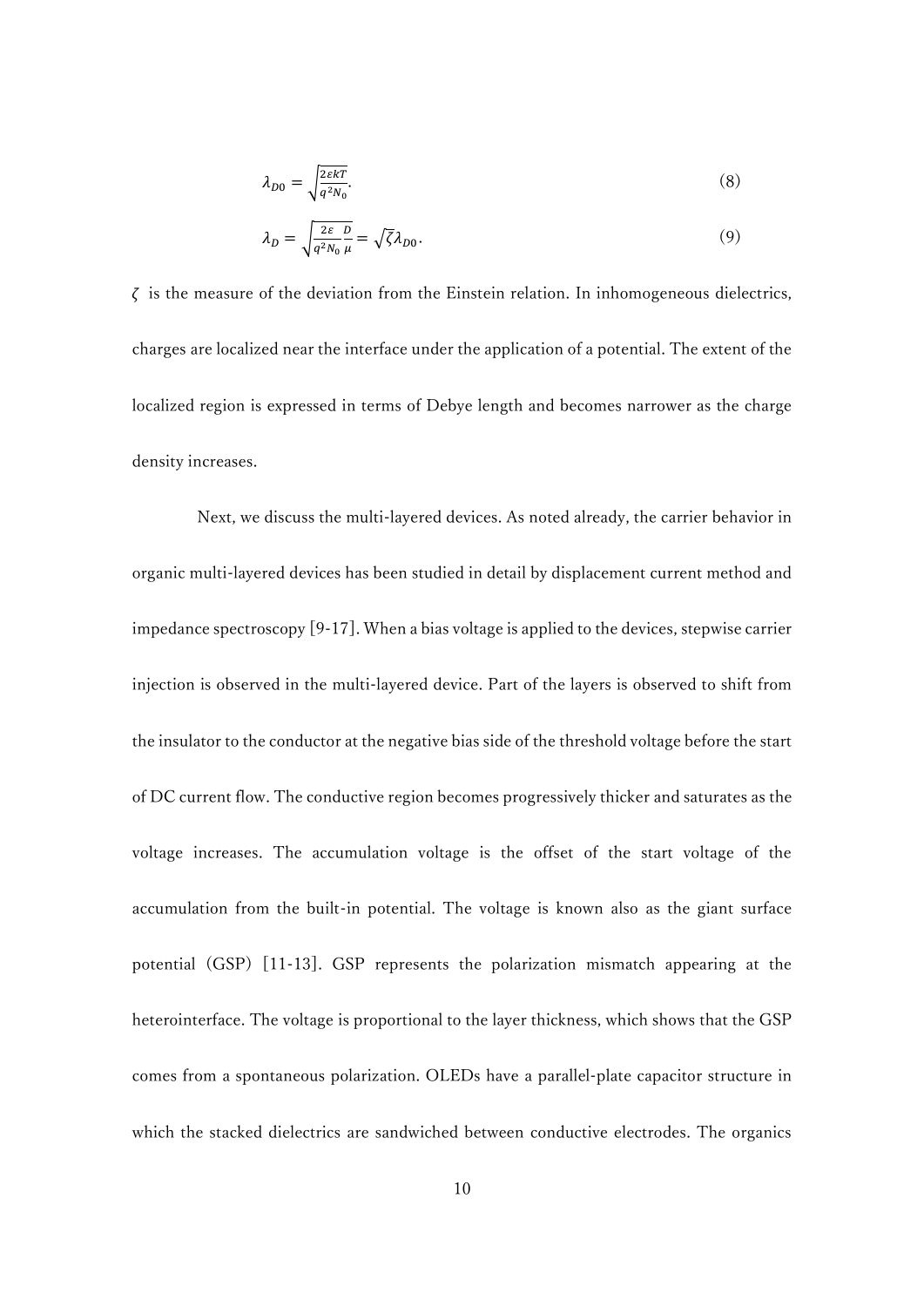used in OLEDs are dielectrics with variable conductivity. The carrier dynamics are represented by the charging process for the capacitors. It should be stressed that all the layers keep dielectric nature under different voltages, even though they change from insulators to conductors. It is important to pay attention to polarization and charge distribution in each layer including electrodes. Consider an OLED consisting of two layers: an electron transport layer with spontaneous polarization (layer I) and a hole transport layer (layer II). Modern practical OLEDs consist of many layers, but under proper design, the carrier transport process is simplified, and the equivalent circuit behaves similarly to HT/ET bilayer devices. Figure 1 shows the distribution of polarization and real charges under different voltages. The polarization is denoted by  $P = \chi \varepsilon_0 (E + E_0)$  with the spontaneous polarization  $\chi \varepsilon_0 E_0$  and the electric field  $E$ . Under a sufficiently large negative bias, when there are no carriers in either layer, an electric field-induced polarization appears in layer I (red bars) in addition to the spontaneous polarization (yellow bars). At the same time, the same amount of the induced polarization occurs in layer II (red bars) so that the electric flux density is continuous. Corresponding to the polarization in each layer, surface charges appear on the electrodes (gray and black bars) as in Fig.1(a). When the bias voltage is increased and the electric field in layer II becomes zero, the hole exclusion due to the reverse electric field inside layer II disappears and hole accumulation begins in layer II. There remains a spontaneous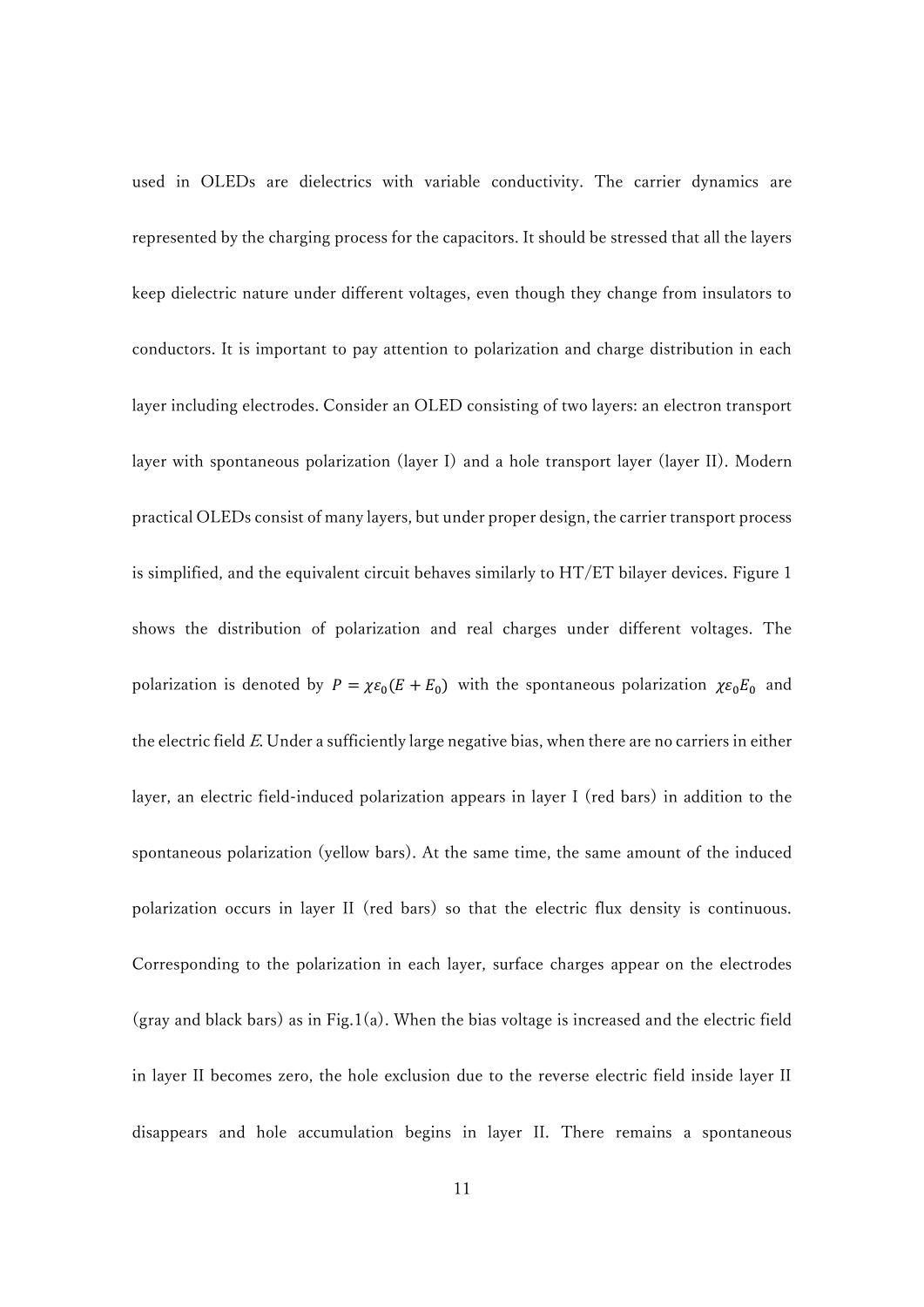polarization in Layer I (yellow bars) and surface charges on the anode surface (a gray bar) at this voltage as in Fig.1(b). When further voltage is applied, layer II becomes conductive and the layer is shortened electrically, whereas layer I remains to be insulating.

One must remember that the carriers in layer II are space charges in a dielectric that violate the charge neutrality. The potential and the charge distribution are not obvious problems. Comparing Fig.1(c) and the DMPs obtained from experiments [15-17], there are three characteristic features in the electric nature of the accumulated layer.

1. The Cole-Cole plot of modulus of the fully accumulated layer is a proper semicircle with small distortions.

2. The relaxation frequency of the accumulated layer above the full accumulation voltage does not depend on the applied voltage.

3. The relaxation frequency is reciprocally proportional to the thickness of the accumulation layer.

The first shows the following. Under a non-uniform electric field, the space charges are essentially localized in a region of about the Debye length. A typical carrier density in OLED is about 1016/cm<sup>3</sup> and the Debye length becomes about 30 nm, which is the same order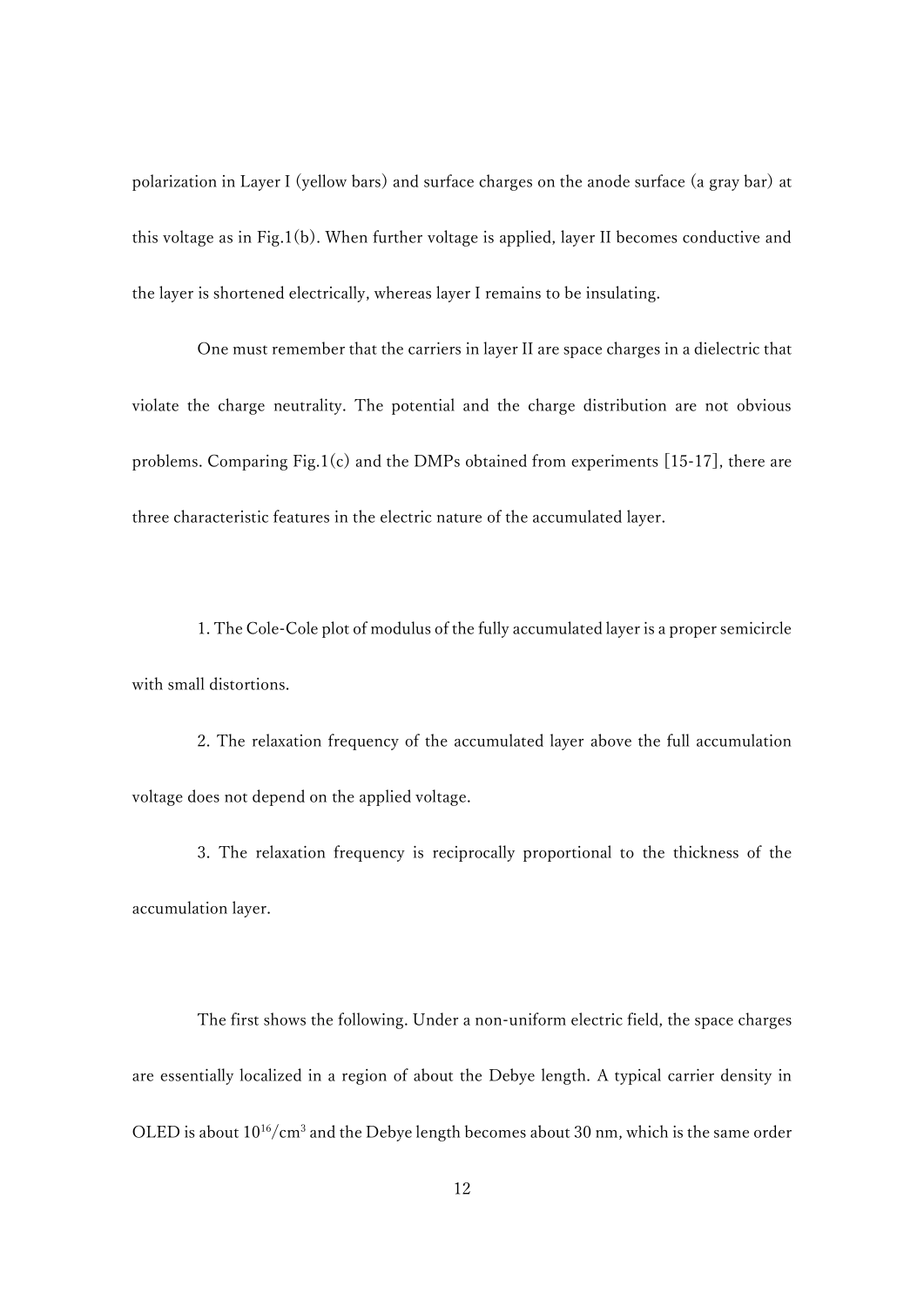of magnitude as the layer thickness in a typical OLED, and thus the Debye shielding effect is expected to appear. However, the semi-circle of the Cole-Cole plot in the accumulation region is a proper circle, indicating that the carrier density in the accumulation layer is highly homogeneous [15]. Therefore, the effective Debye length must be sufficiently larger than the typical thickness of OLED, indicating that the Einstein relation is broken. Then equations from eq. (4) to (6) are approximated as the following for sufficiently large  $\lambda_D$ .

$$
\phi(x) = -\frac{qN_0}{2\varepsilon}(x^2 + mx + n). \tag{10}
$$

$$
E(x) = \frac{qN_0}{2\varepsilon}(2x + m). \tag{11}
$$

$$
N(x) = qN_0. \tag{12}
$$

Here, m and n are the numerical constants that are determined from the boundary conditions. If the Debye length is sufficiently larger than the organic layer, the abrupt distribution approximation that is popular in the analysis of semiconductor junction is effective for those devices [18].

The second shows the following. We have already mentioned that OLEDs have a capacitor structure. When a voltage is applied to the capacitor, polarization occurs in the dielectric layers and real charges appear on the electrode surfaces. The first feature shows that there is no carrier localized region in the accumulation layer. The relaxation frequency is proportional to the carrier density. Therefore, the additional storage of real charges to the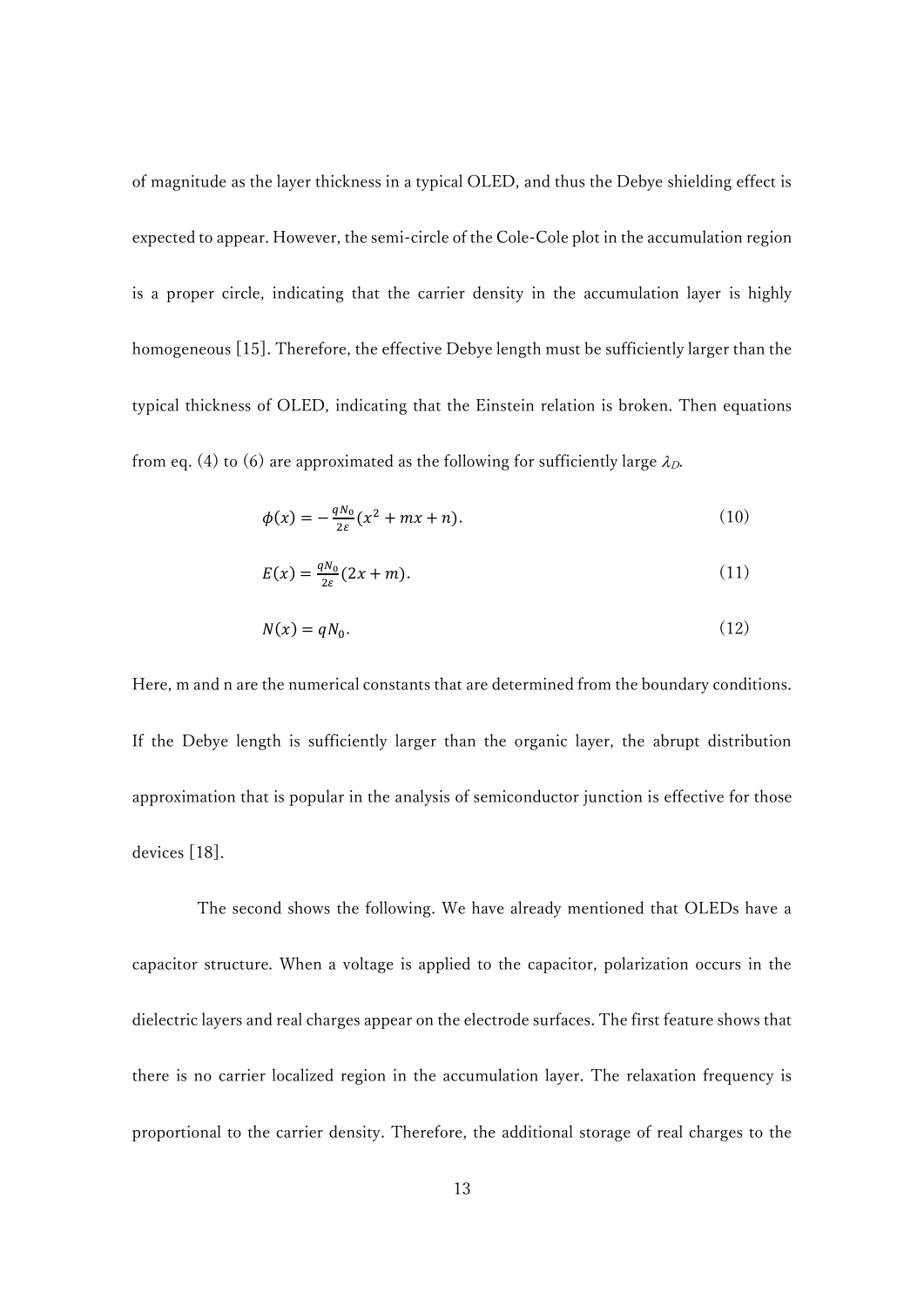capacitor in this voltage range does not take place in the organic layer, even though the accumulated layer works as an electrode. The additional storage of real charges must take place on the cathode metal surface.

The third shows the following. The volumetric carrier density is reciprocally proportional to the thickness of the accumulation layer, and therefore the areal carrier density that is the integration over the thickness is constant with respect to the thickness. Here, if the origin of the accumulated carriers is due to injection from the electrode, then the accumulated carrier density will be dominated by the height of the energy barrier at the injection interface. Since the injection efficiency becomes independent of the layer thickness in such case, the thicker the layer, the more carriers are injected, and the volumetric density rather than the areal density will remain the same. The constant areal density indicates that there is some mechanism to limit the amount of carrier injection.

These three characteristics cannot be consistent with the simple capacitor model of a dielectric layer sandwiched by two metal electrodes, where real charges accumulate at the surface of the electrode metals. To account for these features, we proposed the ALCS mechanism [15], which was a phenomenological model without addressing a physical mechanism. Here, we reconsider the ALCS model and propose a new mathematical model based on the interface trap, which represents a potential balance based on the continuity of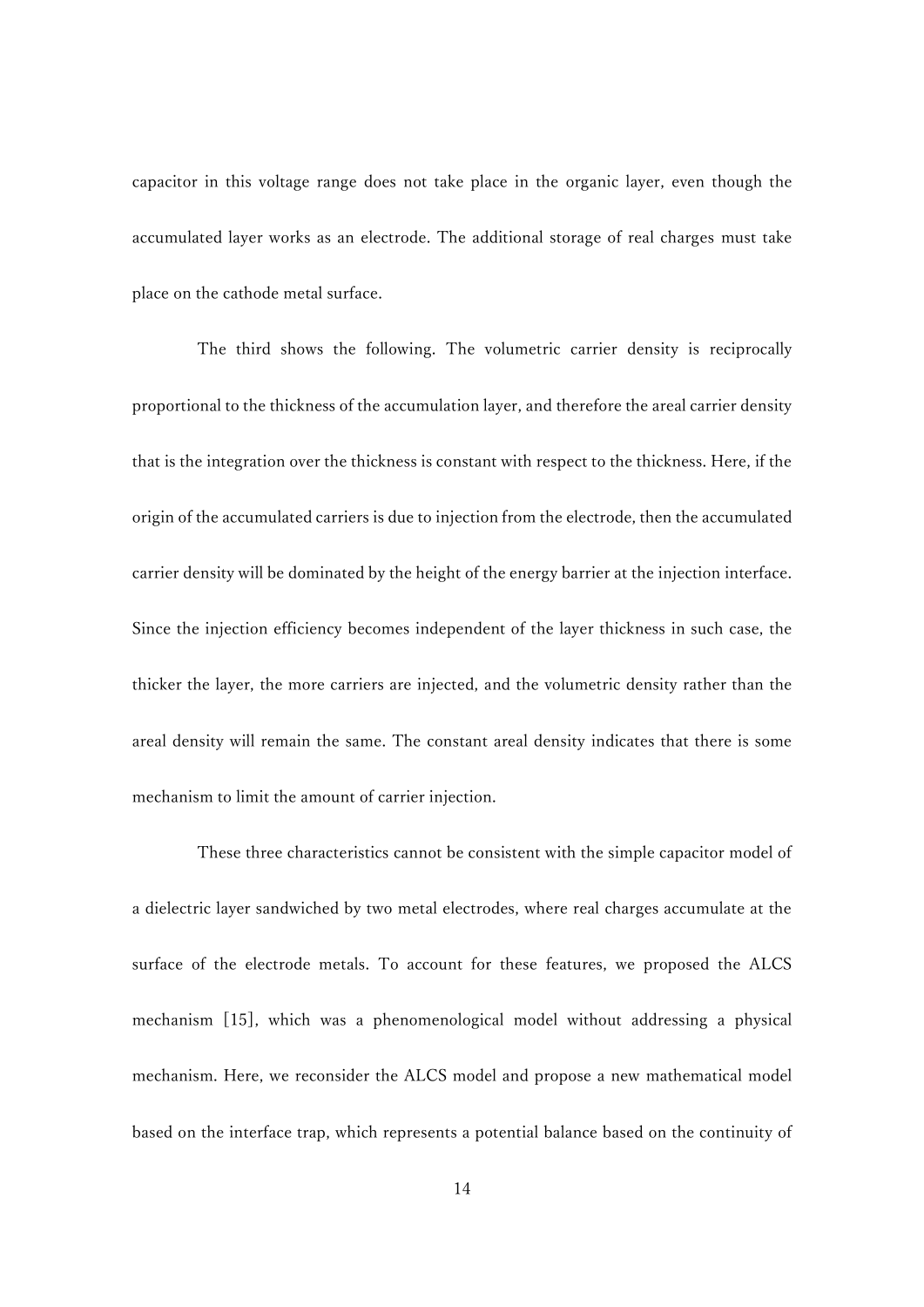electric fluxes. It does not include the activation of the localized states explicitly, whereas the ALCS model assumes the localized states as the carrier source.

Figure 2 shows the potential and charge distribution of the model device. For simplicity, we consider a two-layer device with negative interface charges at the HT/ET interface, which accounts for the hole accumulation in the HT layer. The electron accumulation can be accounted for by the positive interface charges. The spontaneous polarization is written as only an offset of the electric field in a dielectric layer so that it is neglected here. The origins of the position and the potential are set at the HT/ET interface. We assume that there are fixed trap charges at the HT/ET interface. Due to them, there is a discontinuity of the electric field at the HT/ET interface. Holes start to accumulate in HT at the accumulation voltage Va, where the internal electric field in HT that prevents the flow of hole into HT disappears. At this voltage, the internal electric field in ET is compensated by the positive surface charges at the anode side as in Fig.  $2(a)$ . When the bias voltage is increased, the positive surface charges at the anode decrease. At the same time, the negative charges on the opposite side decrease. When the HT/ET interface charges are fixed ones, the decrease of the negative charges is compensated by the increase of positive charges, the hole accumulation in HT in Fig.2(b). The number of accumulated carriers and the thickness of the accumulated region are linked by the applied voltage via the number of the interface charges.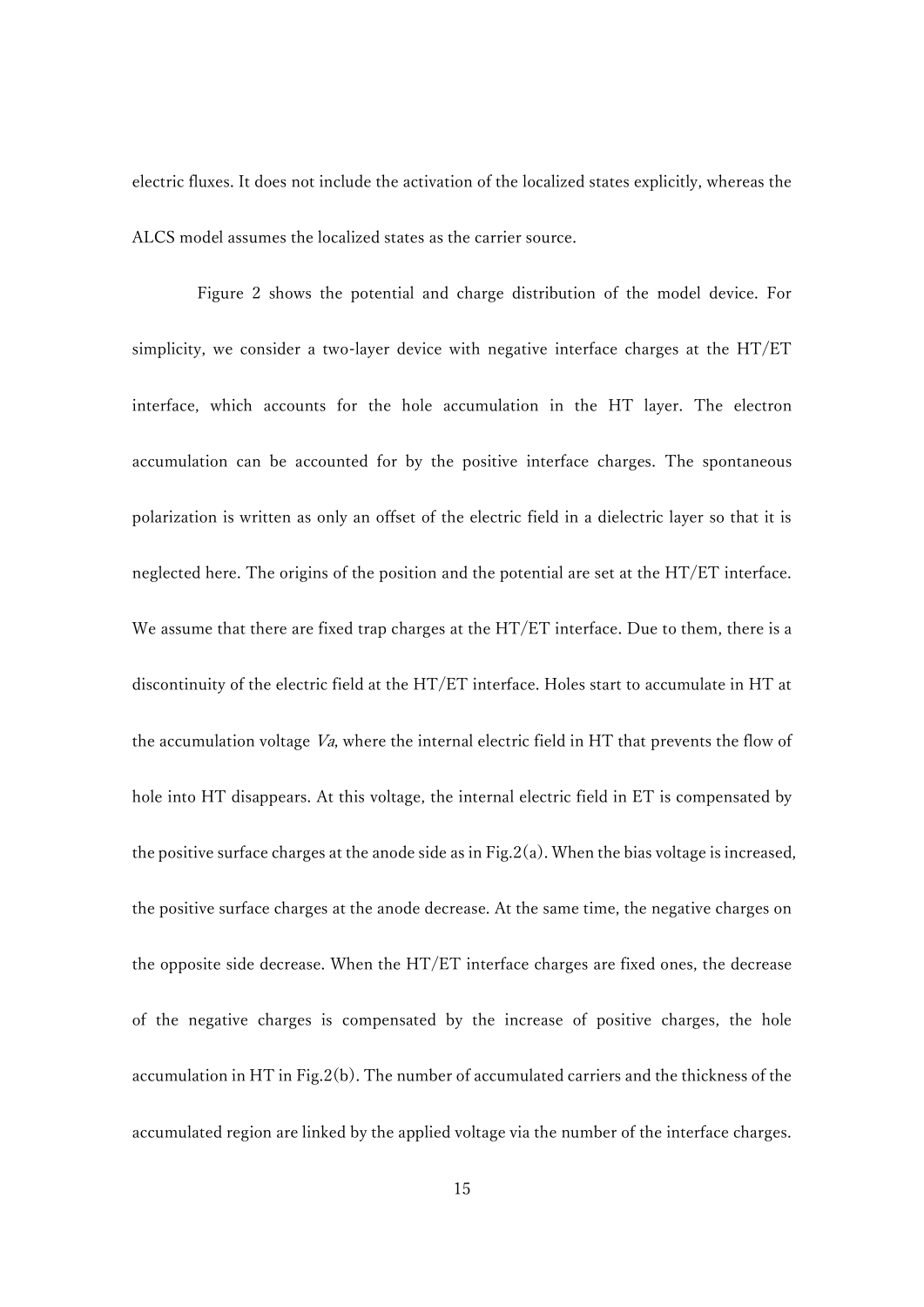Here,  $\phi_{III}(t)$  is fixed to zero. When  $\phi_{II}(0) \leq 0$ , carriers are injected from the electrode and diffuse into the layer. The distribution of charge in a dielectric under applied voltage is governed by the competition between drift and diffusion currents. When carriers enter the layer, the space charge induces polarization in the region where the space charge has not yet spread into, and an electric field is generated in the direction that inhibits the diffusion. The electric field due to the polarization does not exceed the electric field due to the space charge. And the direction of the total electric field is always from the cathode to the HT/ET interface at the boundary between the accumulated and the not-yet-accumulated region, which is given from the potential connection condition in the discussion below. If  $\phi_{II}(0)$  is non-zero (i.e., takes a finite negative value), real charges flowing from the space charge region to  $x=0$  will appear. Since the flow of real charge continues as long as the not-yet-accumulated polarization region exists, the partially accumulated state cannot be taken. Therefore,  $\phi_{II}(0) = 0$  is required for the partially accumulated region to exist. In other words, from the beginning to the end of the accumulation, it is a kind of critical state, where the inflow of diffusion current and the counterflow of drift current are balanced. The thickness of the accumulated region is the internal state quantity and the potential at both ends of the layer is the conserved quantity of the critical state. The boundary conditions are  $\phi_I(-l) = V$ ,  $\phi_I(0) = \phi_{II}(0) = 0$ ,  $\phi_{II}(d) =$  $\phi_{III}(d)$ ,  $\phi_{III}(t) = 0$ , and  $E_{II}(d) = E_{III}(d)$ . Here, *l* is the thickness of the ET layer, t and d are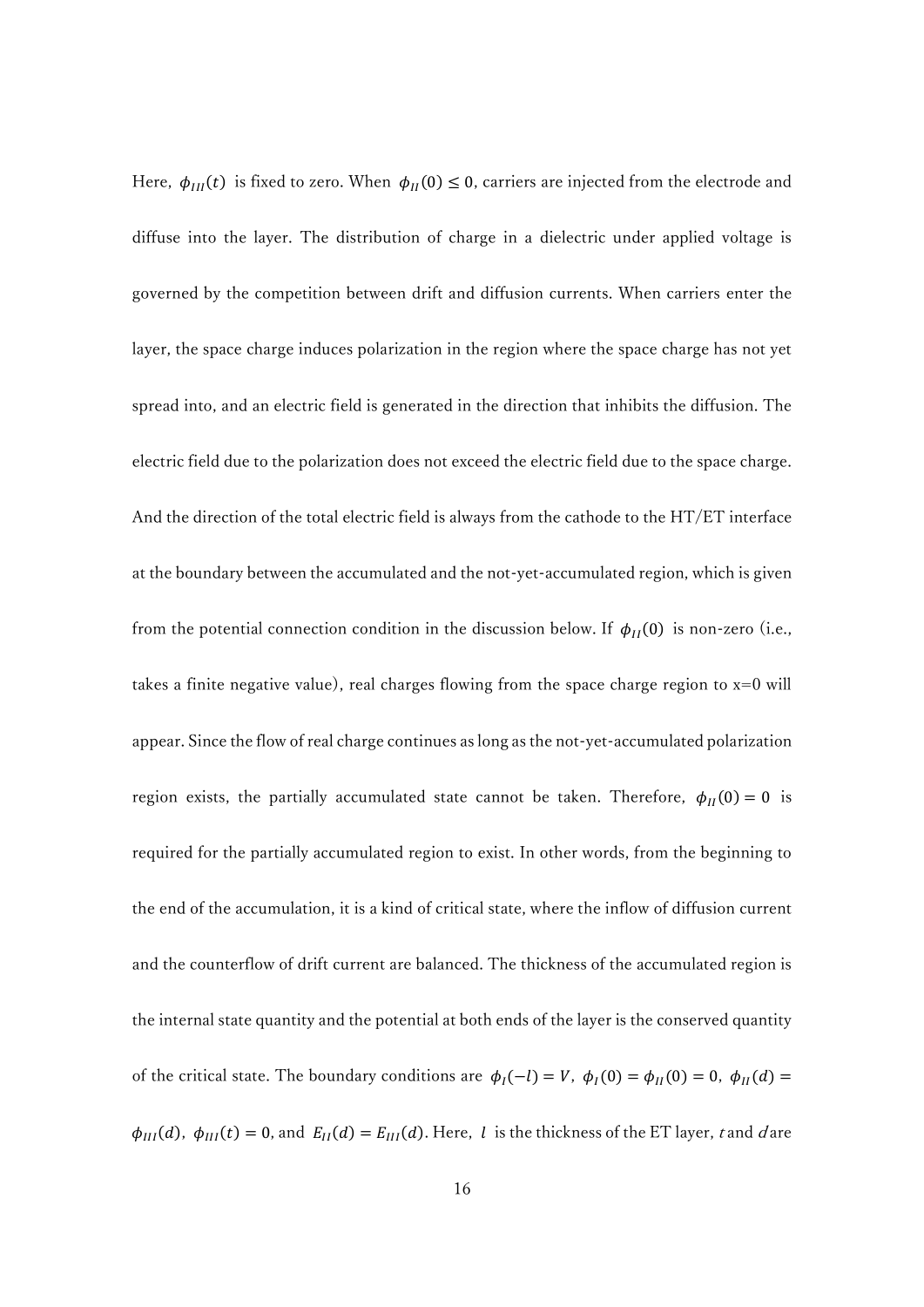the thicknesses of the HT layer and the accumulated region. Then, the potentials in ET (I), the accumulated region (II), and the not-yet-accumulated region (III) are written as follows. In region I,

$$
\phi_I(x) = -\frac{v_x}{l} \tag{13}
$$

In region II,

$$
\phi_{II}(x) = -\frac{qN_0}{2\varepsilon_1}x(x-a). \tag{14}
$$

$$
E_{II}(x) = \frac{qN_0}{\varepsilon_1} (2x - a). \tag{15}
$$

In region III,

$$
\phi_{III}(x) = -\frac{qN_0}{2\varepsilon_1}d(d-a) - E_{III}(d)(x-d). \tag{16}
$$

$$
E_{III}(x) = E_{II}(d) = \frac{qN_0}{2\varepsilon_1} (2d - a). \tag{17}
$$

Because  $\phi_{II}(0) = \phi_{III}(t) = 0$ , the following relationship holds.

$$
a = 2t - \frac{d^2}{t}.\tag{18}
$$

There appear surface charges at the cathode to compensate for the discontinuity of the electric

field at the HT/cathode interface.

$$
\varepsilon_1 \phi'_{III}(t) = -\frac{qN_0}{2}(2d - a). \tag{19}
$$

From the Gauss theorem, the electric field at the HT/ET interface satisfies the next equations.

$$
\varepsilon_1 \phi'_{II}(0) = -qN_0 d - \varepsilon_1 \phi'_{III}(t) = \frac{qN_0(2td - d^2)}{2t}.
$$
\n(20)

$$
\varepsilon_1 \phi'_{II}(0) - \varepsilon_2 \phi'_I(0) = \sigma_s. \tag{21}
$$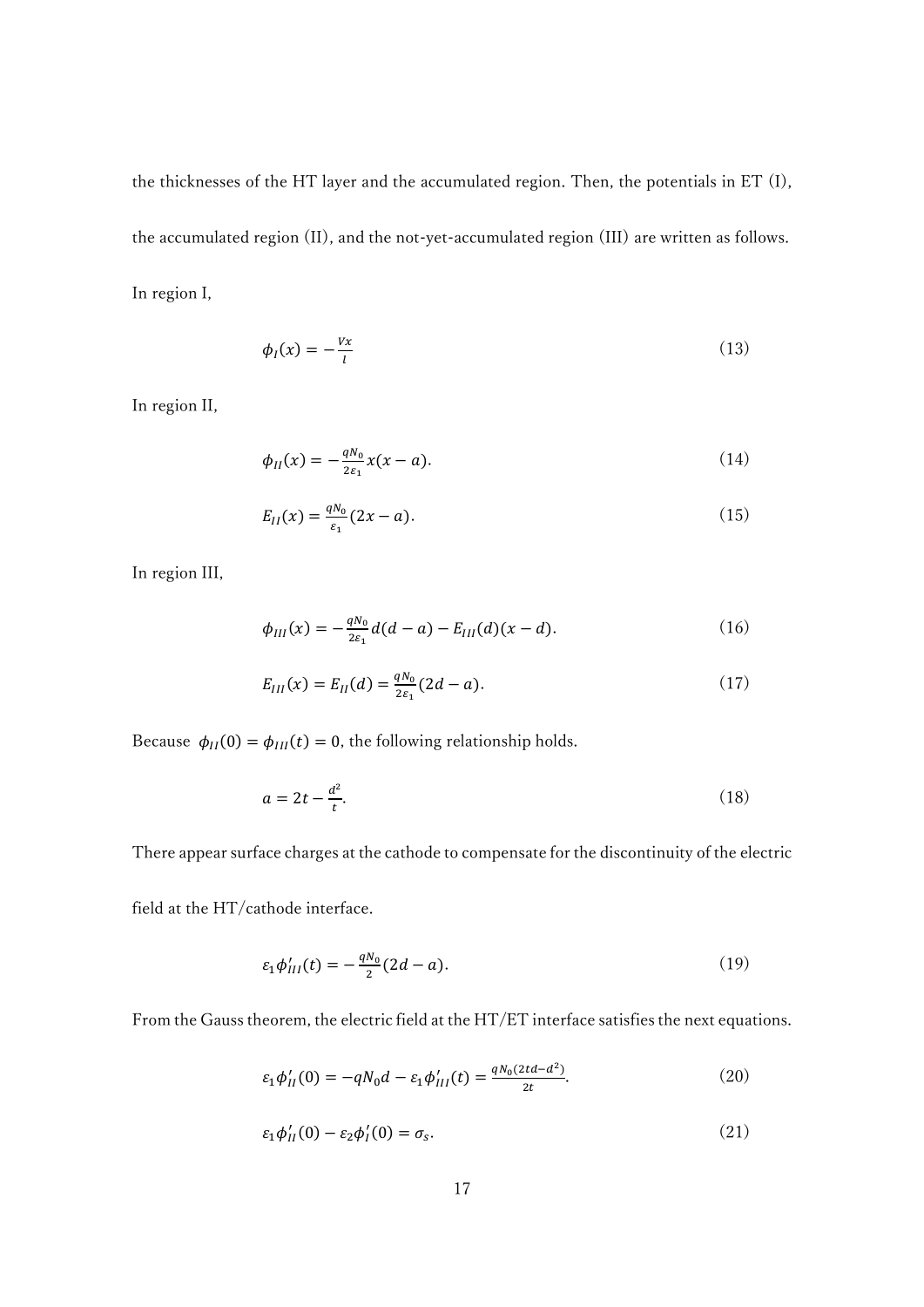Here,  $\sigma_s$  is the fixed interface charges at the HT/ET interface. The permittivity of the ET,  $\varepsilon_2$  is distinguished from that of the HT,  $\varepsilon_1$ , here. We define the full accumulation voltage  $V_f$ , where the thickness of the accumulated region coincides with  $t$ . We obtain the accumulation equation equivalent to the Mott-Schottky equation as

$$
\sigma_s \frac{(d-t)^2}{t^2} = \varepsilon_2 \frac{V - V_f}{l}.\tag{22}
$$

$$
qN_0t = 2\sigma_s. \tag{23}
$$

Because the thickness of the accumulated region is zero at the accumulation voltage,  $V_a$  –  $V_f = \sigma_s l/\varepsilon_2$ . It is shown that the areal carrier density is twice the amount of the fixed interface charges at the HT/ET interface, which is independent of the accumulation layer thickness as in Fig.2(c). It is noted that the amount of the accumulated carriers is governed by the localized states, where the localized states work as a control valve rather than a source of the carriers. It is as if the localized states activate the carries in the layer, even though the ALCS model itself is wrong. The carrier accumulation by the localized states can be considered to occupy the same position of carrier doping by the impurity doping in semiconductors as has been pointed out in ref. (15). This is another parallelism in device operation between semiconductors and quasiconductors other than table.1. The voltage difference between the start and the full state of accumulation is governed by the geometrical configuration of the device. Around the accumulation voltage, where  $d \ll t$ , eq. (22) is written as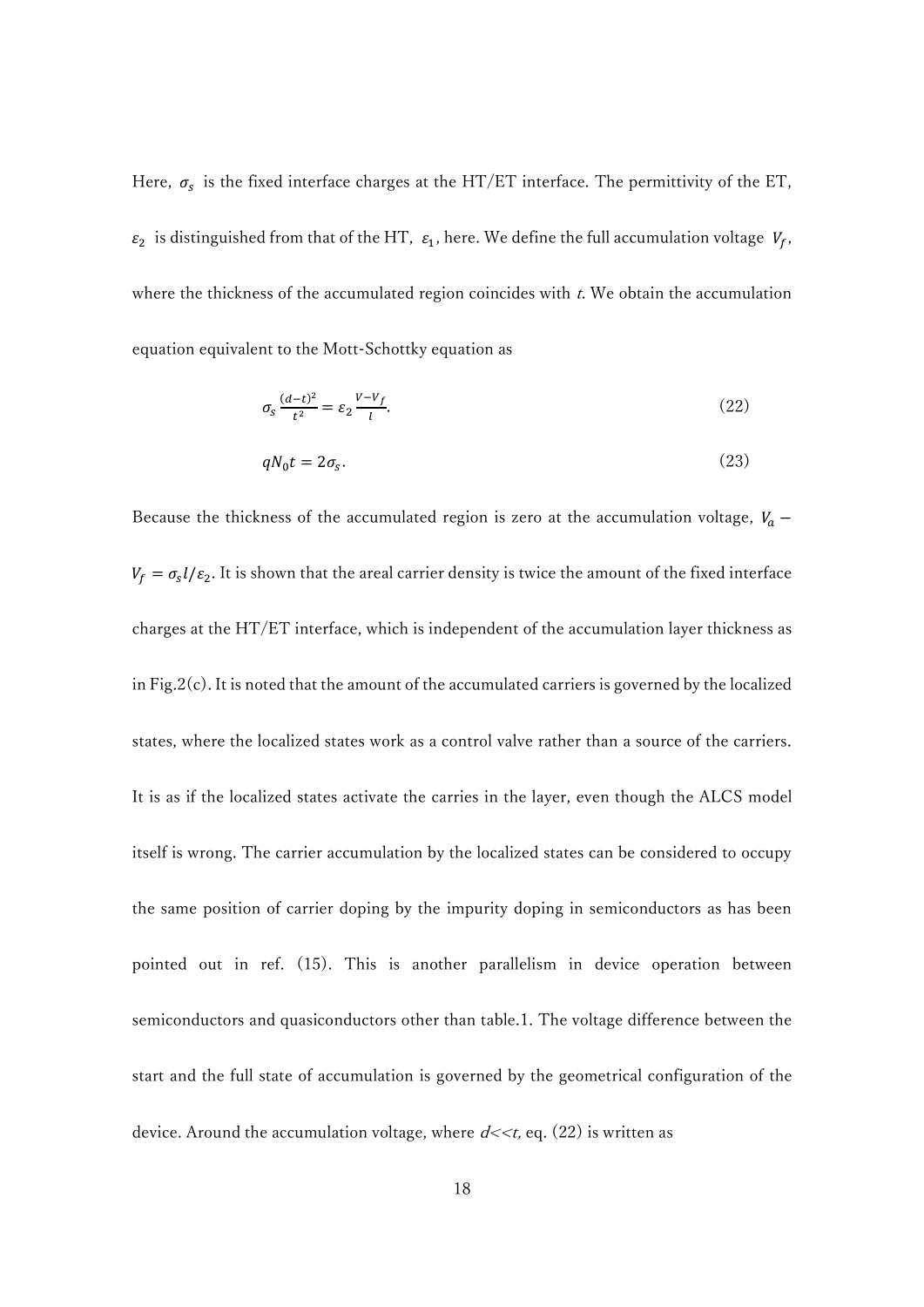$$
qN_0d = \varepsilon_2 \frac{v - v_a}{l}.\tag{24}
$$

From the obtained  $N_0$ , the mobility equation is given

$$
\mu = \frac{\sigma}{qN_0} = \frac{2\pi\varepsilon_1 f}{qN_0}.\tag{25}
$$

Here,  $f$  is the relaxation frequency of the fully accumulated HT layer that is read from the Modulus spectrum.  $\varepsilon_1$  and  $\sigma$  are the permittivity and the conductivity of the layer. Equations (24) and (25) are the same equations as those derived in the ref. (16) and (17). Even though the derivation of Eq. (24) and (25) in ref. (16) was not correct, the estimation in ref. (17) remains valid by chance.

Above the full accumulation voltage, the carrier density is independent of the applied voltage. At the same time, their distribution is homogeneous. Therefore, the coefficient of the quadratic term of the potential in layer II keeps the same value as eq. (23). As  $\phi_{II}(t) = 0$ , the potential is written as

$$
\phi_{II}(x) = -\frac{qN_0}{2\varepsilon}(x-t)(x-b),
$$
\n(26)

The boundary conditions at HT/ET interface, eq. (21) remains to hold. Finally, the following equations are obtained.

$$
\phi_I(x) = E(t - x). \tag{27}
$$

$$
E = \frac{V}{t + l}.\tag{28}
$$

$$
\sigma = \sigma_s - \varepsilon E. \tag{29}
$$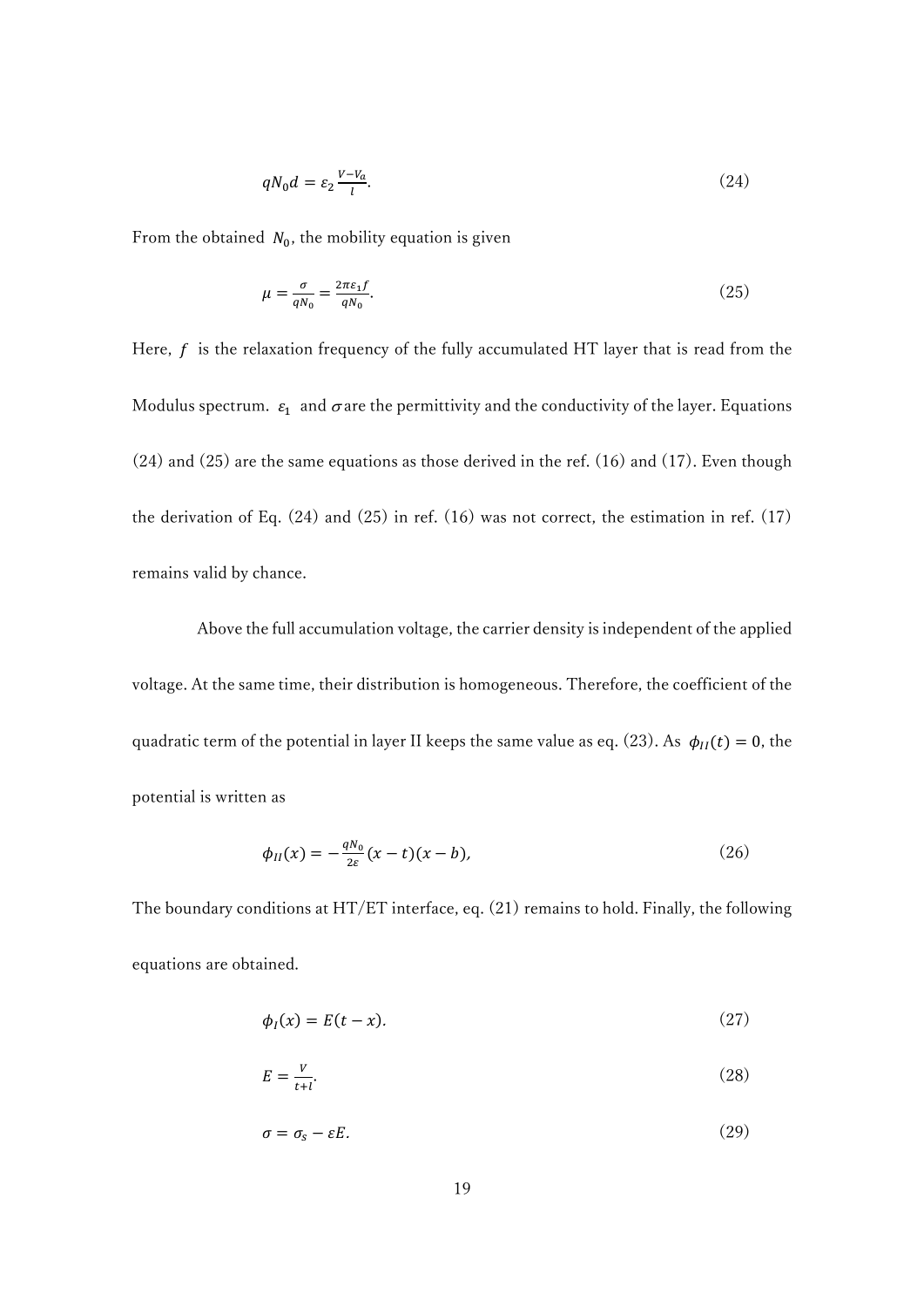$$
b = \frac{\varepsilon E t}{\sigma_s},\tag{30}
$$

where  $\sigma$  is the areal density of the charges accumulated at the cathode surface that are the stored real charges in the capacitor as in Fig.2(d). It should be stressed that the OLED works as a capacitor, all the organic layers of which are dielectrics, even though layer II is conductive. It is shown that the electric field in layer II is not shielded by the mobile carriers. The diffusion current surpasses the drift current.

The relaxation frequency of the accumulation layer keeps its value above the builtin potential until the relaxation peak of the other layer overlaps. In other words, the accumulation layer works as a regulating valve of carrier density. However, the current density in this voltage region obeys the Shockley equation with an ideality factor of 1.5 to 2 [17,22,23]. Careful theoretical investigations will be necessary to make a consistent transport model.

Finally, we point out one possibility of the nature of the accumulation. It is reported that the spontaneous polarization correlates with the molecular dipole moment in many molecules [12,13]. Within the model presented here, there is no relationship between the spontaneous polarization that governs the starting voltage of the accumulation and the interface trap charges that govern the amount of the accumulated carriers. However, the molecules during the deposition are in a very unstable state on the deposition surface and could be easily oriented under a slight forcing force. If there are surface charges on the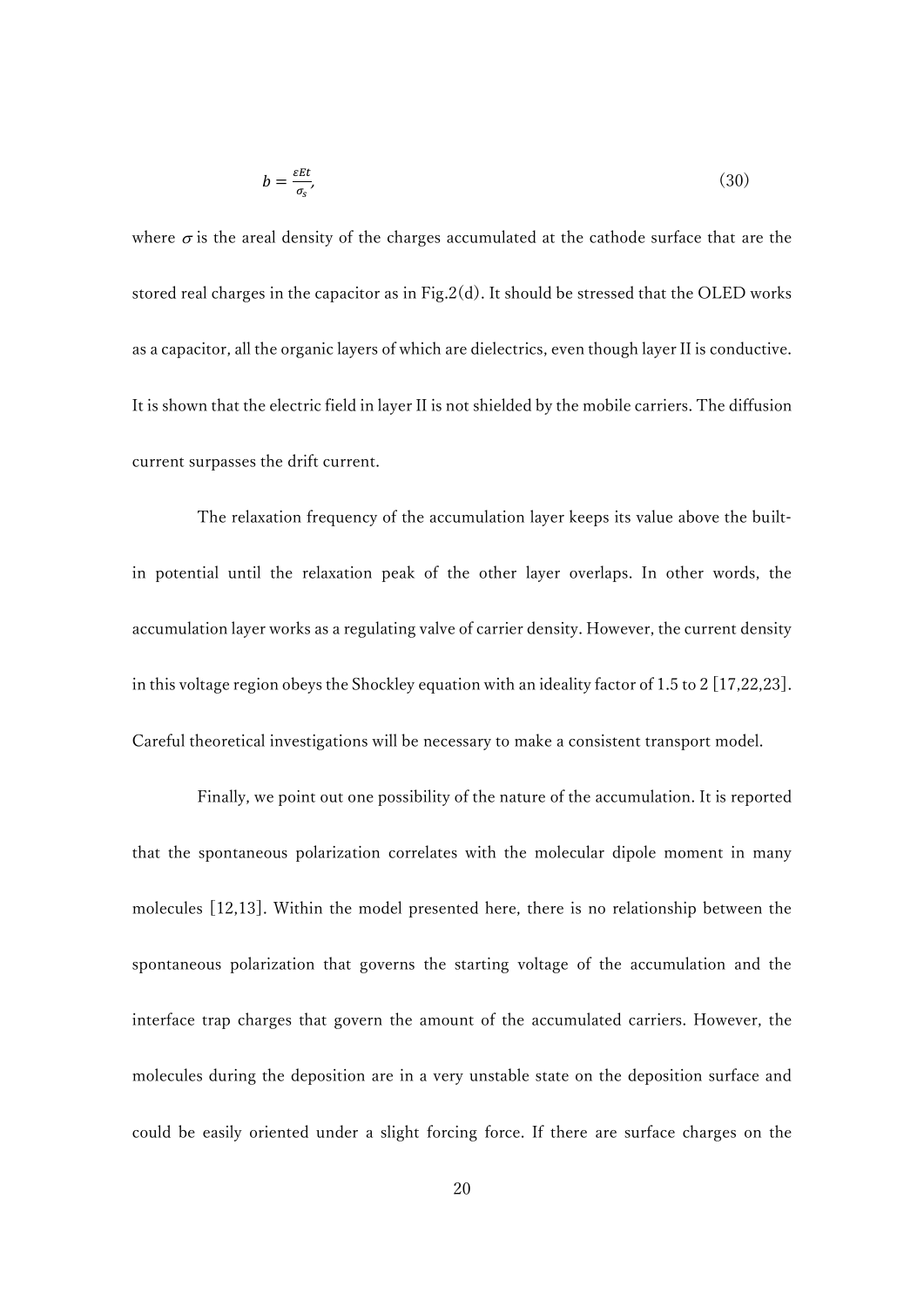heterointerface beforehand, the deposited molecules would feel the electrostatic field created by the interface charges as an orientation force that is proportional to their dipole moment.

## Conclusion

In the previous article [16], we proposed an organic heterojunction theory based on the concept of quasiconductor. However, there were errors in the calculation. In the present article, we have corrected the derivation and revised the theory thoroughly.

The Modulus spectroscopy revealed that the carrier dynamics of OLEDs was quite different from that of the semiconductor diodes having a Schottky junction. It was shown that the roles of carriers in conductive and insulating states were switched in the organic devices and the semiconductor devices. The static behavior of carriers in organics as dielectrics has been overlooked. The polarization of each layer has a significant impact on the operation of multi-layered devices. We focus on the polarization dynamics of carrier accumulation and have shown that the carrier distribution is cleverly controlled through polarizations of the constituent layers. We derived a Mott-Schottky-equivalent equation by solving the Poisson equation and the continuity equation. Surprisingly, the equation can be approximated by the same capacitor equation derived in the previous article, even though the calculation is revised.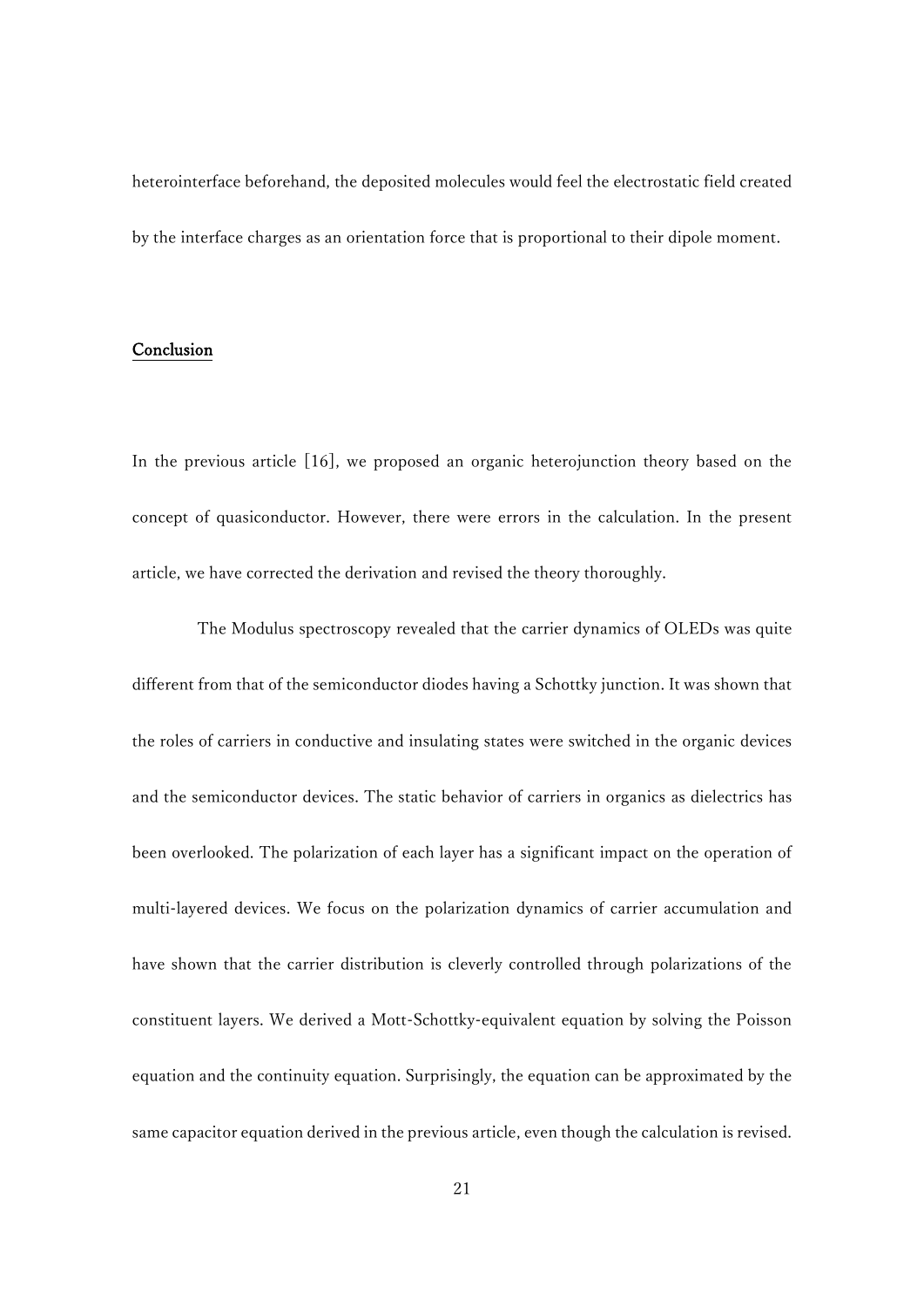The concept of quasiconductor was introduced to describe this duality for semiconductors. We consider that the quasiconductor is the missing link between organic electronics and semiconductors.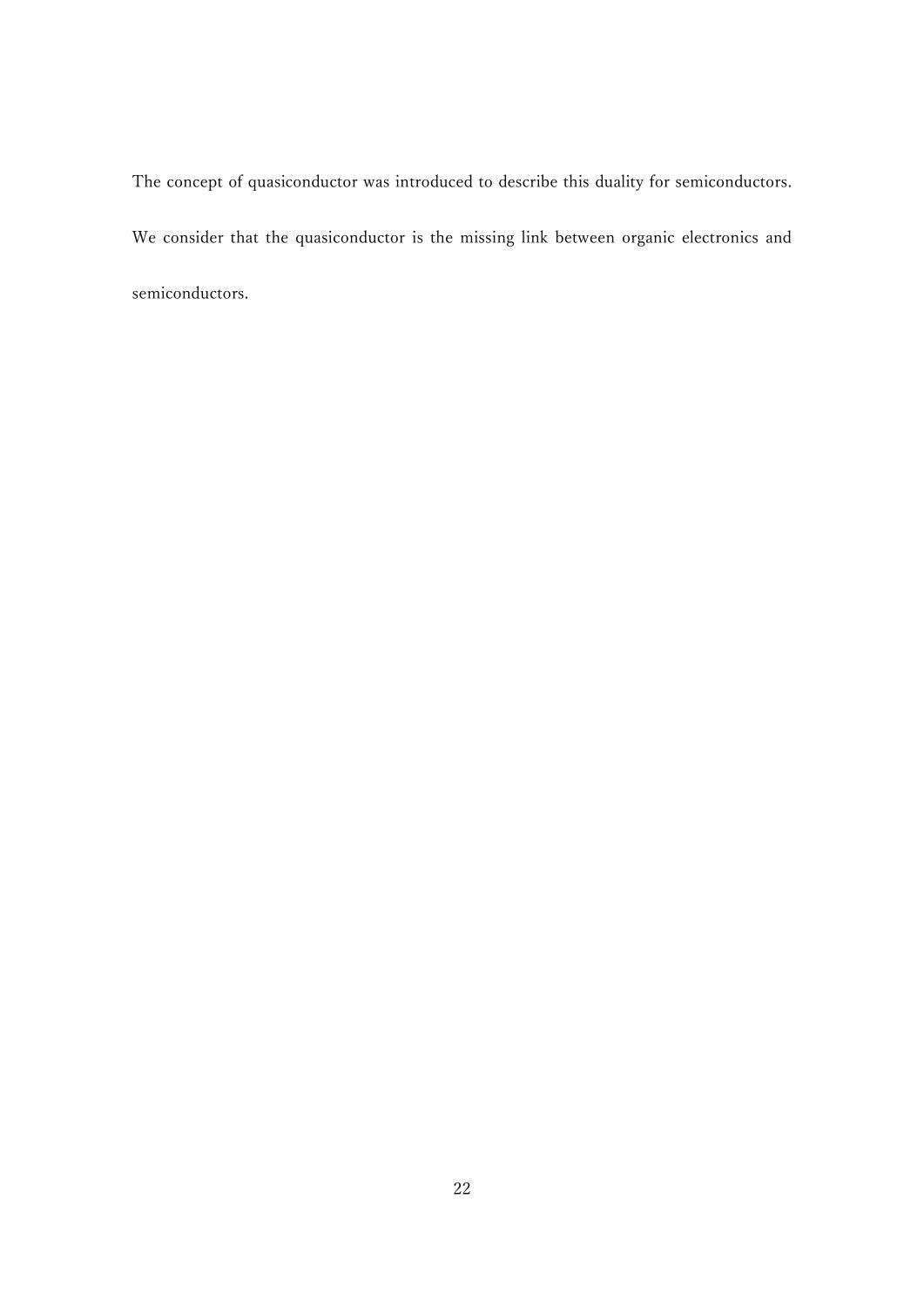### References

- [1] H. Akamatsu and H. Inokuchi, J. Chem. Phys. 18, 810 (1950).
- [2] H. Shirakawa, E. J. Louis, A. G. MacDiarmid, C. K. Chiang, and A. J. Heeger, J. Chem. Soc., Chem. Commun. 1977, 578.
- [3] C. W. Tang and S. A. VanSlyke, Appl. Phys. Lett. 51, 913 (1987).
- [4] H. Ishii, K. Kudo, T. Nakayama, and N. Ueno, editors, Electronic Processes in Organic Electronics: Bridging Nanostructure, Electronic States and Device Properties (Springer Japan, 2015).
- [5] A. Koehler and H. Baessler, Electronic Processes in Organic Semiconductors: An Introduction (Wiley-VCH, 2015).
- [6] H. Klauk, editor, Organic Electronics II: More Materials and Applications (Wiley-VCH, 2012).
- [7] S. Altazin, S. Züfle, E. Knapp, C. Kirsch, T. D. Schmidt, L. Jäger, Y. Noguchi, W. Brütting, and B. Ruhstaller, Org. Electron. 39, 244 (2016).
- [8] C. H. Kim, O. Yaghmazadeh, Y. Bonnassieux, and G. Horowitz, J. Appl. Phys. 110, 093722 (2011).
- [9] S. Ogawa, T. Naijo, Y. Kimura, H. Ishii, and M. Niwano, Synthetic Metals, 153, 253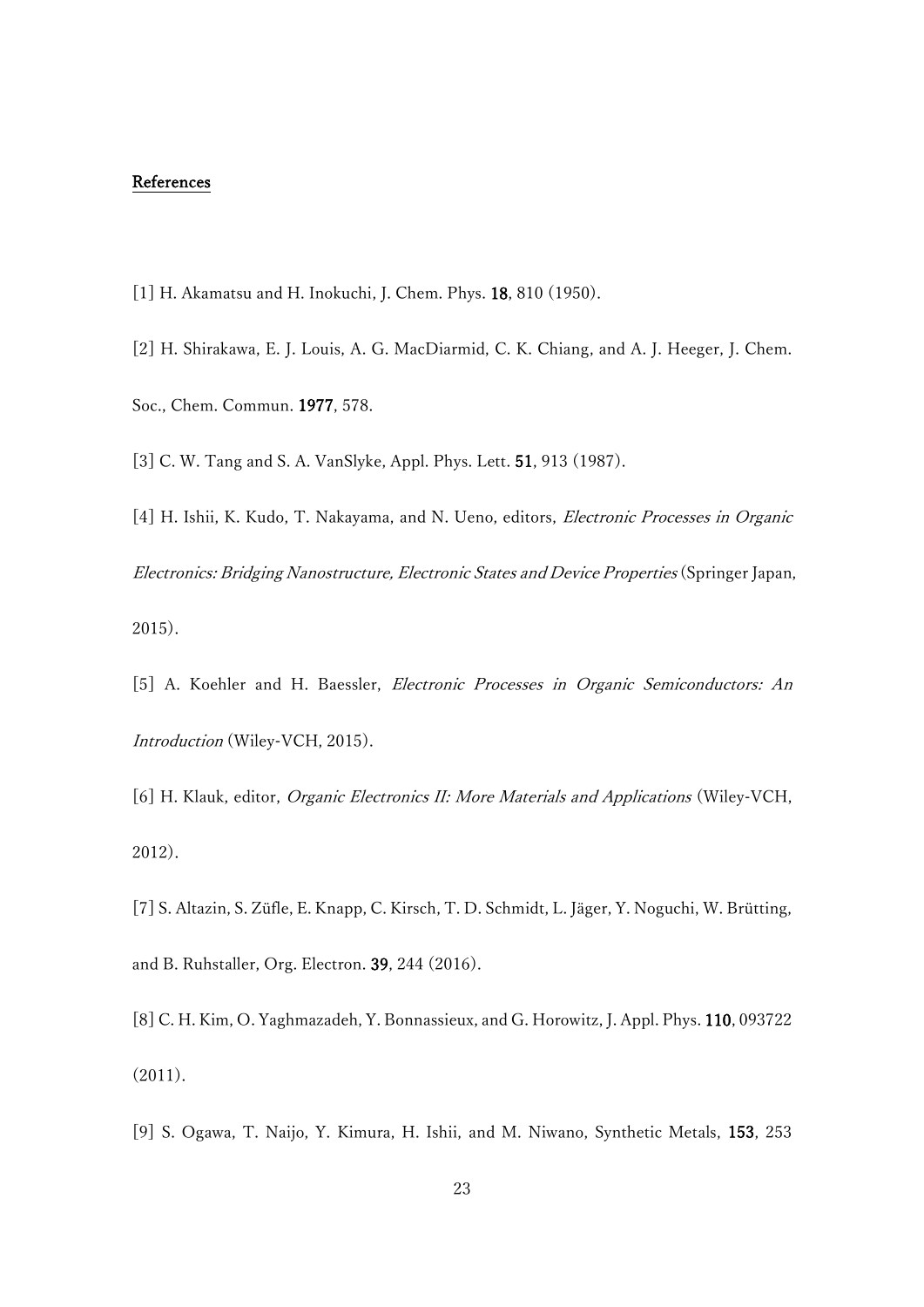(2005).

- [10] S. Nowy, W. Ren, A. Elschner, W. Lövenich, and W. Brütting, J. Appl. Phys. 107, 054501 (2010).
- [11] Y. Noguchi, H. Lim, T. Isoshima, E. Ito, M. Hara, W. W. Chin, J. W. Han, H. Kinjo, Y. Ozawa, Y. Nakayama, and H. Ishii, Appl. Phys. Lett. 102, 203306 (2013).
- [12] Y. Noguchi, Y. Miyazaki, Y. Tanaka, N. Sato, Y. Nakayama, T. D. Schmidt, W. Brütting,
- 
- [13] Y. Noguchi, W. Brütting, and H. Ishii, Jpn. J. Appl. Phys. 58 (2019) SF0801.
- [14] R. Maeda, H. Tokairin, H. Ikeda, J.-i. Takahashi, and Y. Yoshida, Adv. Mater. Phys. Chem. 5, 52912 (2015).
- [15] J.-i. Takahashi and H. Naito, Org. Electron. 61, 10 (2018).
- [16] J.-i. Takahashi, Org. Electron. 65, 26 (2019).

and H. Ishii, J. Appl. Phys. 111, 114508 (2012).

- [17] J.-i. Takahashi, Jpn.J.Appl.Phys. 59(7), 071005 (2020).
- [18] S. M. Sze, *Physics of Semiconductor Device 2<sup>nd</sup> ed*. (Wiley, New York, 1981)
- [19] S. Fratini, D. Mayou, S Ciuchi, Adv. Func. Mat., 2016, 26 (14), 2292 (2016).
- [20] Y. Roichman and N. Tessler, Appl. Phys. Lett. 80, 1948 (2002).
- [21] K. Harada, A. G. Werner, M. Pfeiffer, C. J. Bloom, C. M. Elliott, and K. Leo, Phys. Rev.
- Lett. 94, 036601 (2005).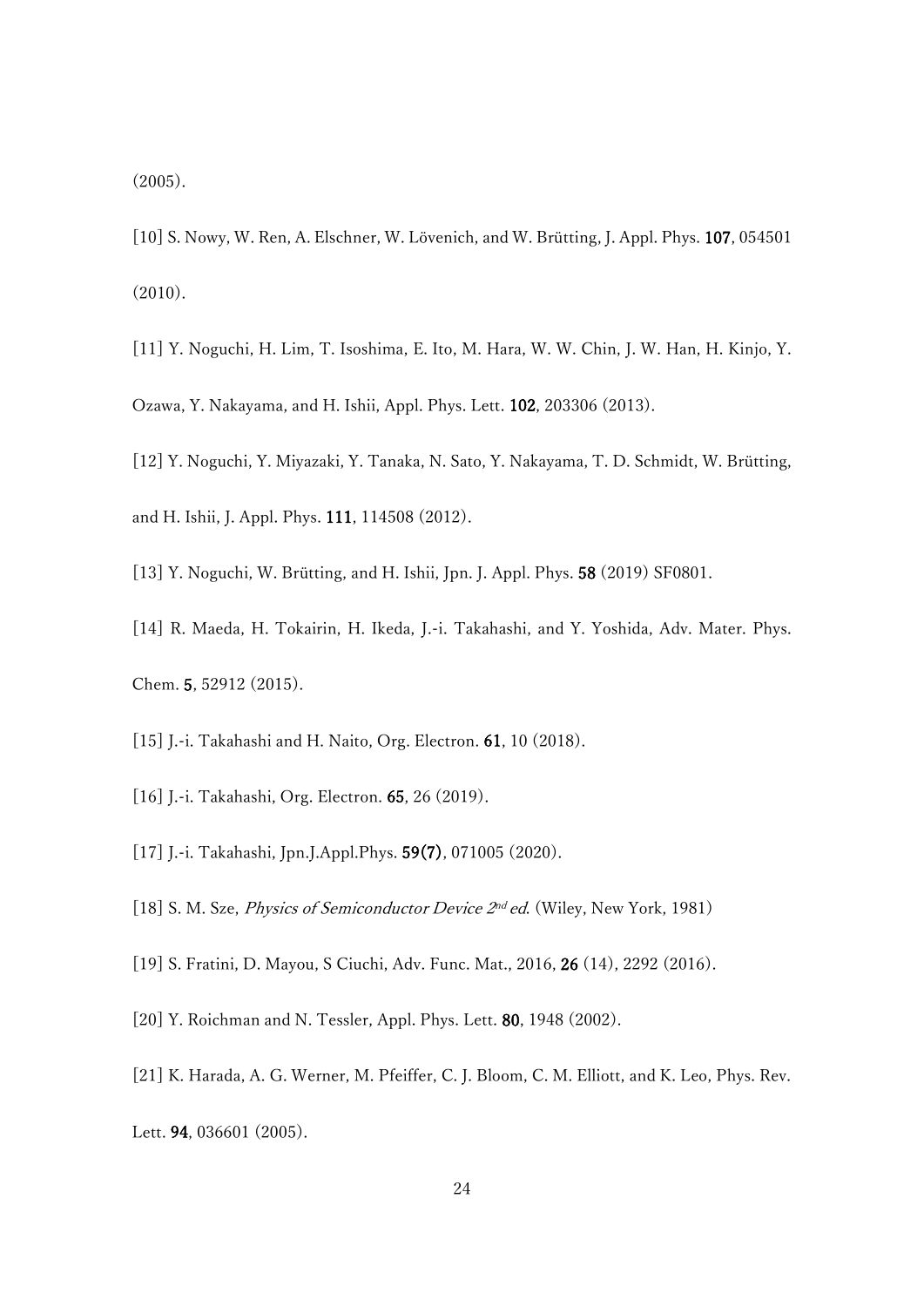[22] G. Wetzelaer and P. Blom, NPG Asia Mater. 6, e110 (2014).

[23] K. Tvingstedt and C. Deibel, Adv. Energy Mater. 6, 1502230(2016).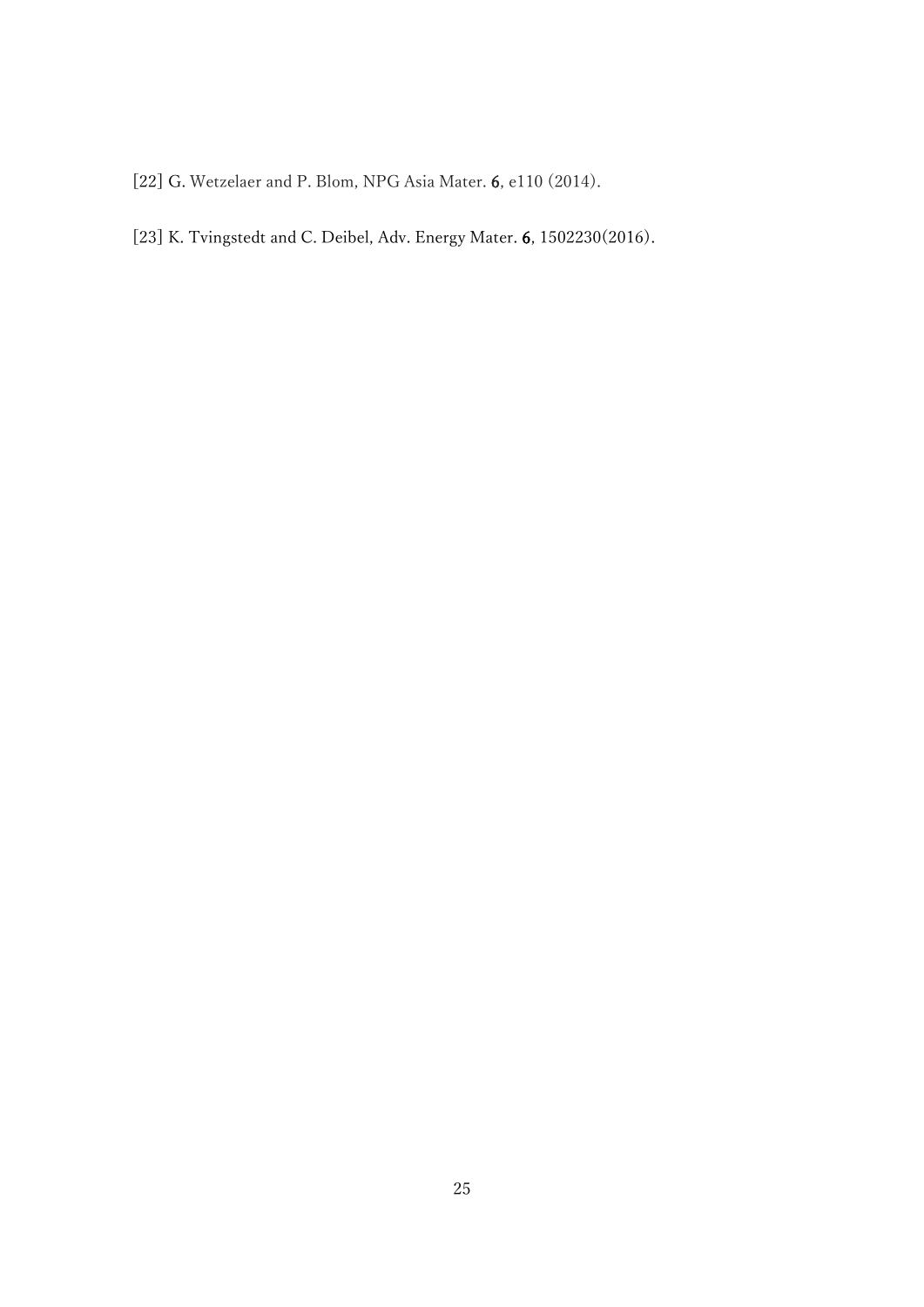

Fig.1. Potential (above) and charge distribution (below) of a two-layer device with spontaneous polarization in ET (I) and accumulation in HT (II). (a) under negative bias voltage. (b) at the accumulation voltage where the externally applied electric field balances the spontaneous polarization. (c) above the accumulation voltage. Yellow bars are the spontaneous polarization. Black and gray bars are surface charges at the electrode surface, where the black bar corresponds to the spontaneous polarization and the gray bar to the induced polarization. Red bars are the polarization induced by the applied voltage. Blue flat bar is the accumulated charges.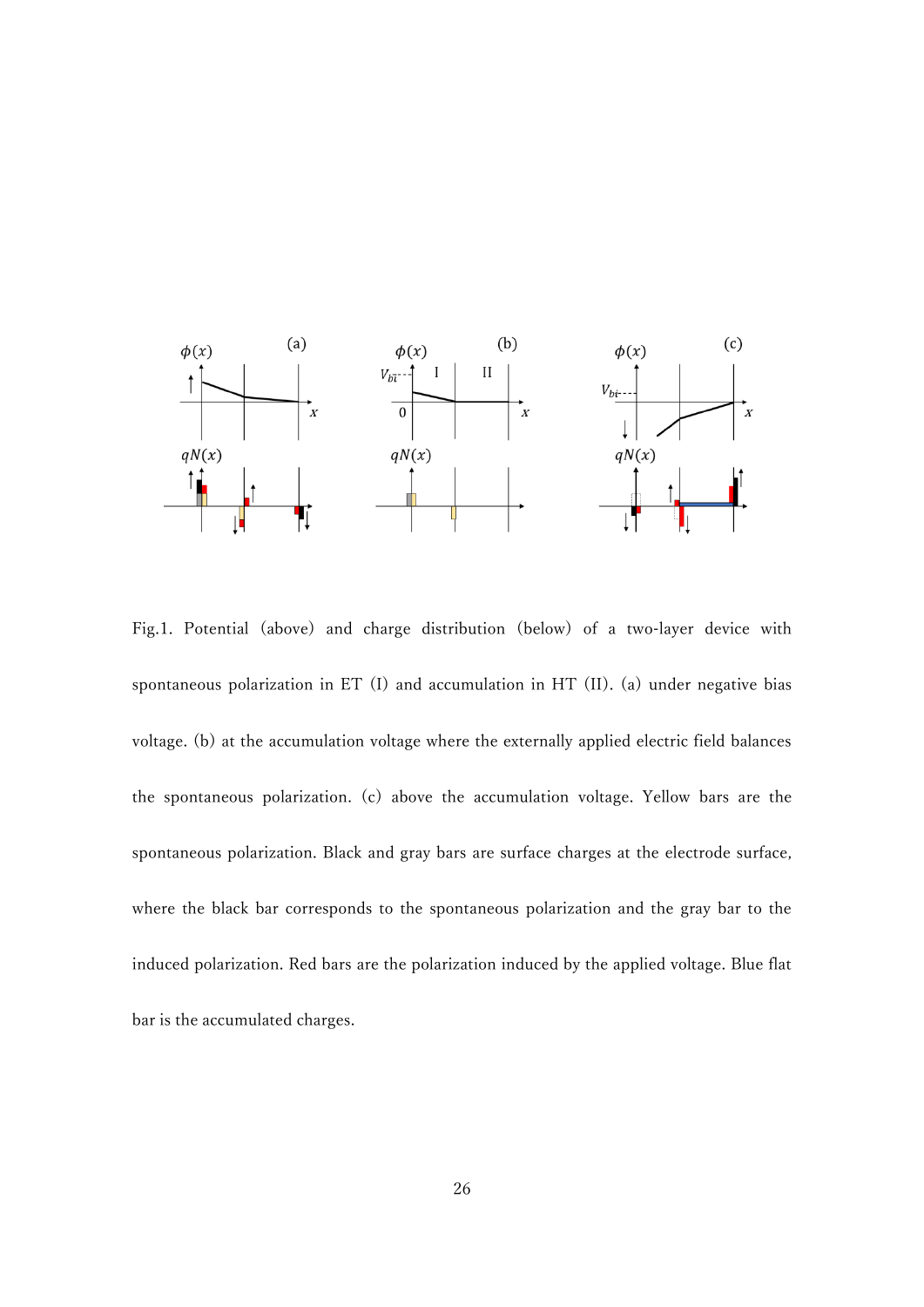

Fig.2. Potential (above) and charge distribution (below) of a two-layer device with fixed negative charges at the interface. (a) at the accumulation voltage. (b) at a finite positive bias voltage. (c) at the full accumulation voltage. (d) above the full accumulation voltage. ET layer (I), accumulated HT region (II), and not-yet-accumulated HT region (III). Black bars are real charges at the electrode surfaces and in the accumulated region, and blue bar is the fixed interface charges with a surface density of  $\sigma_s$ .